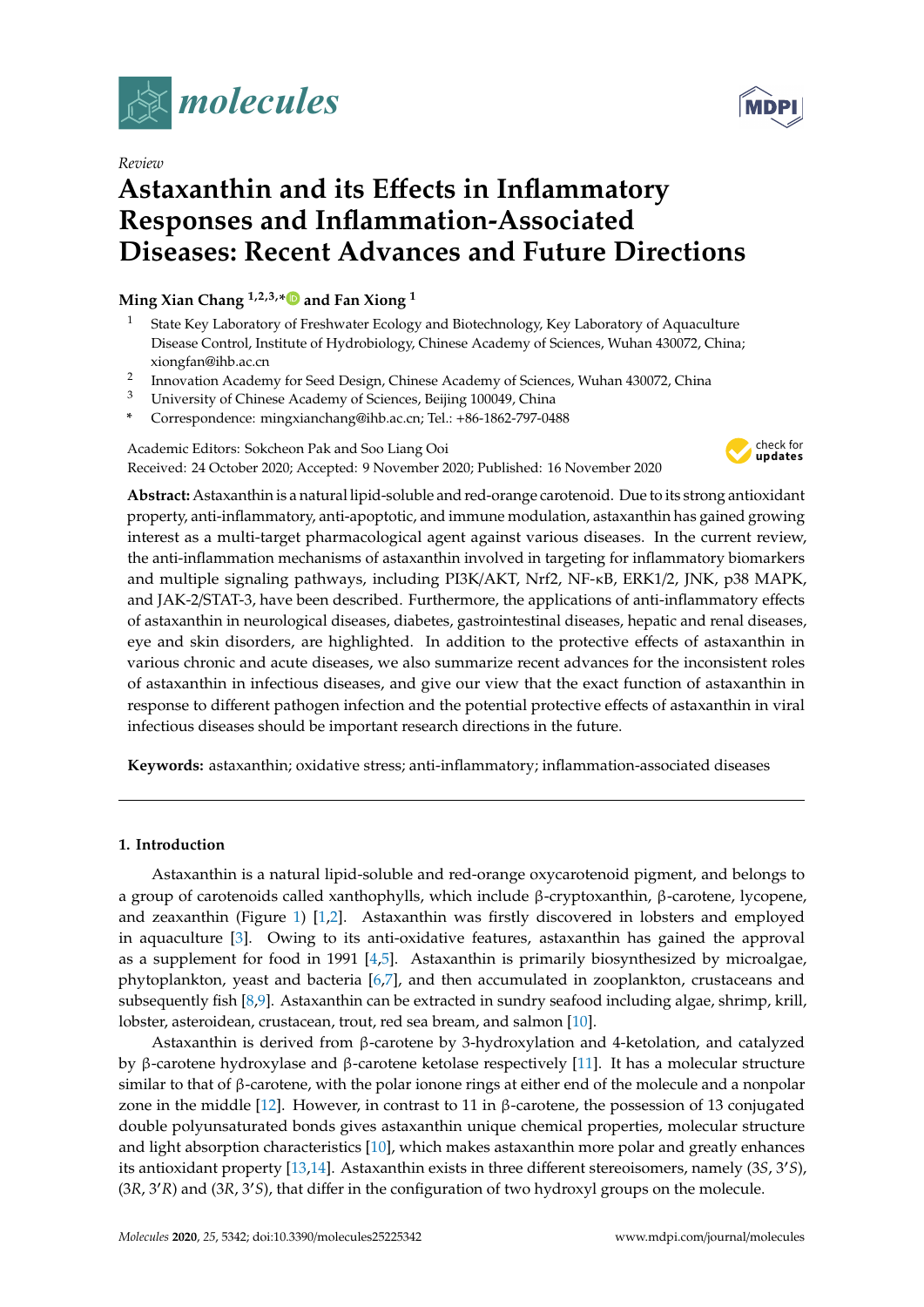<span id="page-1-0"></span>

**Figure 1.** Chemical structures of selected carotenoids. **Figure 1.** Chemical structures of selected carotenoids.

Nowadays, most of available astaxanthin on the market is synthetically produced for the usages in the feeds. Synthetic astaxanthin starts from the ketoisophorone obtained from petroleum, me feeds. Synthetic astaxantially starts from the heteosephorone obtained from petroleum, which yields more different stereoisomers than that is naturally found [\[15\]](#page-9-4). Only a small part of commercial astaxanthin is extracted from *Haematococcus pluvialis* (algal production), astaxanthin is extracted from *Haematococcus pluvialis* (algal production), *Xanthophyllomyces Xanthophyllomyces dendrorhous* (yeast production) or other astaxanthin-producing biological *dendrophyminyses deminitions* (yeast production) or other astaxanthin-producing biological organisms [\[16\]](#page-9-5). In those organisms, the free form of astaxanthin is relatively uncommon, and most of organisms, the free form of astaxanthin is relatively uncommon, and most of astaxanthin is either astaxanthin is either conjugated with proteins or esterified with one or two fatty acids. In *H. pluvialis*, conjugated with proteins or esterified with one or two fatty acids. In *H. pluvialis*, 99% of astaxanthin 99% of astaxanthin exist in the way of acyl esters, which make up nearly all the astaxanthin currently exist in the way of acyl esters, which make up nearly all the astaxanthin currently available in available in commercial dietary supplements [\[12\]](#page-9-1). However due to the early scare report, which showed that petrochemicals for astaxanthin synthesis could cause cancer, only the astaxanthin made from performance of as the microscopic condition  $\frac{1}{2}$  as the astacle cause cancer, only the astacle cause  $\frac{1}{2}$  and  $\frac{1}{2}$  and  $\frac{1}{2}$  and  $\frac{1}{2}$  and  $\frac{1}{2}$  and  $\frac{1}{2}$  and  $\frac{1}{2}$  and  $\frac{1}{2}$  and  $\frac$ algal and yeast is approved for human consumption [\[17,](#page-9-6)[18\]](#page-9-7). Synthetic forms of astaxanthin are and principle used for enjury lead. Nowadays, most of available astaxanthin on the market is synthetically produced for the usages predominantly used for animal feed.

predominantly used for animal feed. Similar to other carotenoids, astaxanthin has numerous metabolic and physiological functions. Similar to other carotenoids, astaxanthin has numerous metabolic and physiological functions. However, astaxanthin is more bioactive than other carotenoids such as zeaxanthin, lutein, and carotene. However, astaxanthin is more bioactive than other carotenoids such as zeaxanthin, lutein, and Astaxanthin has attracted considerable interest due to its potential pharmacological effects, including a carotene. Astaxanthin has attracted considerable interest due to its potential pharmacological effects, strong antioxidant property, DNA repair, stress forbearance, cell regeneration, neuroprotective, including a strong antioxidant property, DNA repair, stress forbearance, cell regeneration, antiproliferative, anti-inflammatory, anti-apoptotic, antidiabetic, anticancer, and skin-protective effects [\[6](#page-8-5)[,19,](#page-9-8)[20\]](#page-9-9). The aim of this review is to highlight and summarize the advances toward understanding skin-protective effects and summarized the aim of this review is to highlight and summarized the aim of this review is to highlight and summarize the advances of the advances of the advances of the advances of the advances the effects of astaxanthin on inflammatory responses and inflammation-associated diseases.

# 2. The Anti-Inflammation Mechanisms of Astaxanthin

Inflammation is a biological response to harmful stimuli, such as pathogens, damaged cells, process [\[21\]](#page-9-10). Usually, inflammation is a defense mechanism that is vital to host health, when cellular and molecular events efficiently minimize impending injury or infection and contribute to restoration of tissue homeostasis [\[22\]](#page-9-11). However, nonresolving inflammation is not a primary cause but contributes to their pathogenesis for a variety of chronic diseases including chronic obstructive pulmonary disease, inflammatory bowel disease, neurodegenerative disease, atherosclerosis, or rheumatoid arthritis and so on [\[22\]](#page-9-11). In recent decades, a great number of inflammatory biomarkers including kinins, toxic compounds or irradiation, and acts by removing injurious stimuli and initiating the healing acute phase proteins (APPs), platelet-activating factor (PAF), prostaglandins, leukotrienes, amines,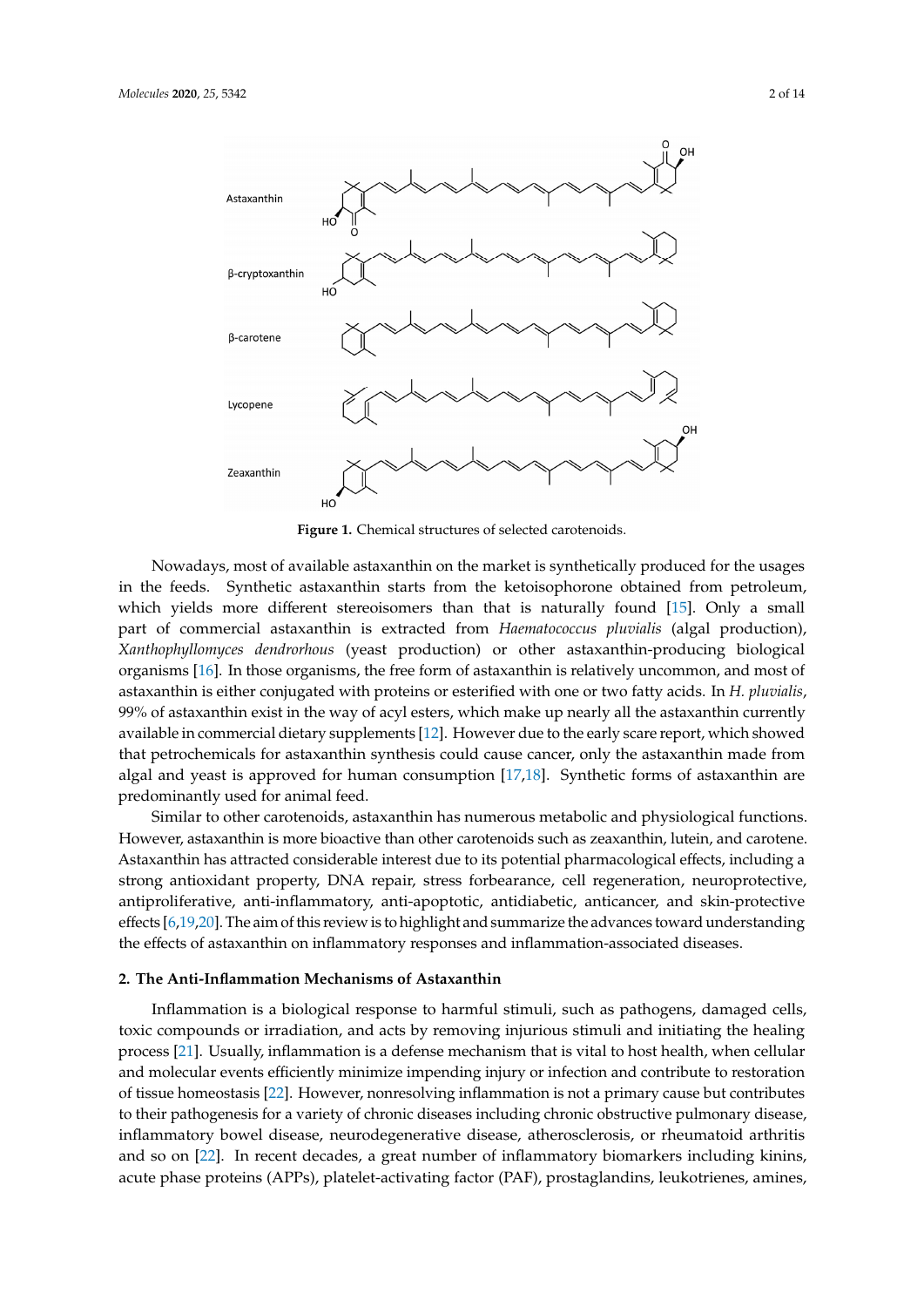purines, cytokines, chemokines, adhesion molecules, and inflammatory signaling pathways including NF-κB, MAPK, and JAK-STAT pathways have been found [23,24].

The various mechanisms of astaxanthin in the anti-inflammatory response have been demonstrated (Figure 2). Many APPs in mammals, such as C-reactive protein (CRP), lipopol[ys](#page-2-0)accharide-binding protein (LBP), caeruloplasmin, haptoglobin, serum amyloid A, transferrin, collectin, fibrinogen and alpha 1-acid glycoprotein, have been used as biomarkers of inflammation and disease, which contribute to repair of tissue damage, kill infectious microbes and restore homeostasis [\[25,](#page-9-14)[26\]](#page-9-15). Furthermore, chronic and abnormal activation of some inducible enzymes, including NADPH oxidase (NOX), inducible nitric oxide synthase (iNOS), cyclooxygenase (COX)-2, high-mobility group box 1 (HMGB1), superoxide dismutase (SOD), and glutathione peroxidase (GPx), have been shown to play vital roles in the development of some inflammatory diseases such as oncogenesis and cardiovascular disease [\[24](#page-9-13)[,27\]](#page-9-16). In LPS-stimulated BV-2 microglial cells, astaxanthin inhibited the production of inflammatory mediators via suppressing the activation and protein degradation of iNOS and COX-2 [\[28\]](#page-9-17). In the streptozotocin (STZ)-induced diabetic rats, the administration of astaxanthin significantly decreased the protein expressions of COX-2, iNOS and ICAM-1, which suggested that the inhibitory effect of astaxanthin on diabetes-induced hepatic dysfunction could be derived from the inhibition of the inflammatory responses [29]. In young soccer players, astaxanthin supplementation prevented inflammation induced by rigorous physical training [\[30\]](#page-9-19). In human keratinocytes, astaxanthin effectively protected against UV-induced inflammation by decreasing the mRNA and protein expressions of iNOS and COX-2 [\[31\]](#page-9-20). All these data suggest that astaxanthin can exhibit its anti-inflammatory action by targeting for APPs and certain inducible enzymes.

<span id="page-2-0"></span>

**Figure 2.** The anti-inflammation mechanisms of astaxanthin. Inflammatory biomarkers, such as many many acute phase proteins (APPs), inducible enzymes, chemokines and cytokines, are target many deale proteins (APPs), inducible enzymes, chemokines and cytokines, are target genes regulated by astaxanthin. In addition to inflammatory molecules, astaxanthin can promote regulated by astaxanthin. In addition to inflammatory molecules, astaxanthin can promote PI3K/AkT PI3K/AkT and nuclear factor erythroid 2-like 2 (Nrf2) signaling pathways, but block NF-κB, extracellular-signal-regulated kinase (ERK1/2), c-Jun N-terminal kinases (JNK), p38 MAPK, and JAK-2/STAT-3 signaling pathways to attenuate inflammation. Red arrows indicate inhibitory pathways to attenuate inflammation. Red arrows indicate in the arrows indicate in  $\mathbb{R}^n$ action, and black arrows show enhancement action. **Figure 2.** The anti-inflammation mechanisms of astaxanthin. Inflammatory biomarkers, such as

Chemokines and cytokines are also target genes regulated by astaxanthin (Figure [2\)](#page-2-0). The monocyte chemotactic protein 1 (MCP-1) is known to be an important chemokine for macrophage recruitment.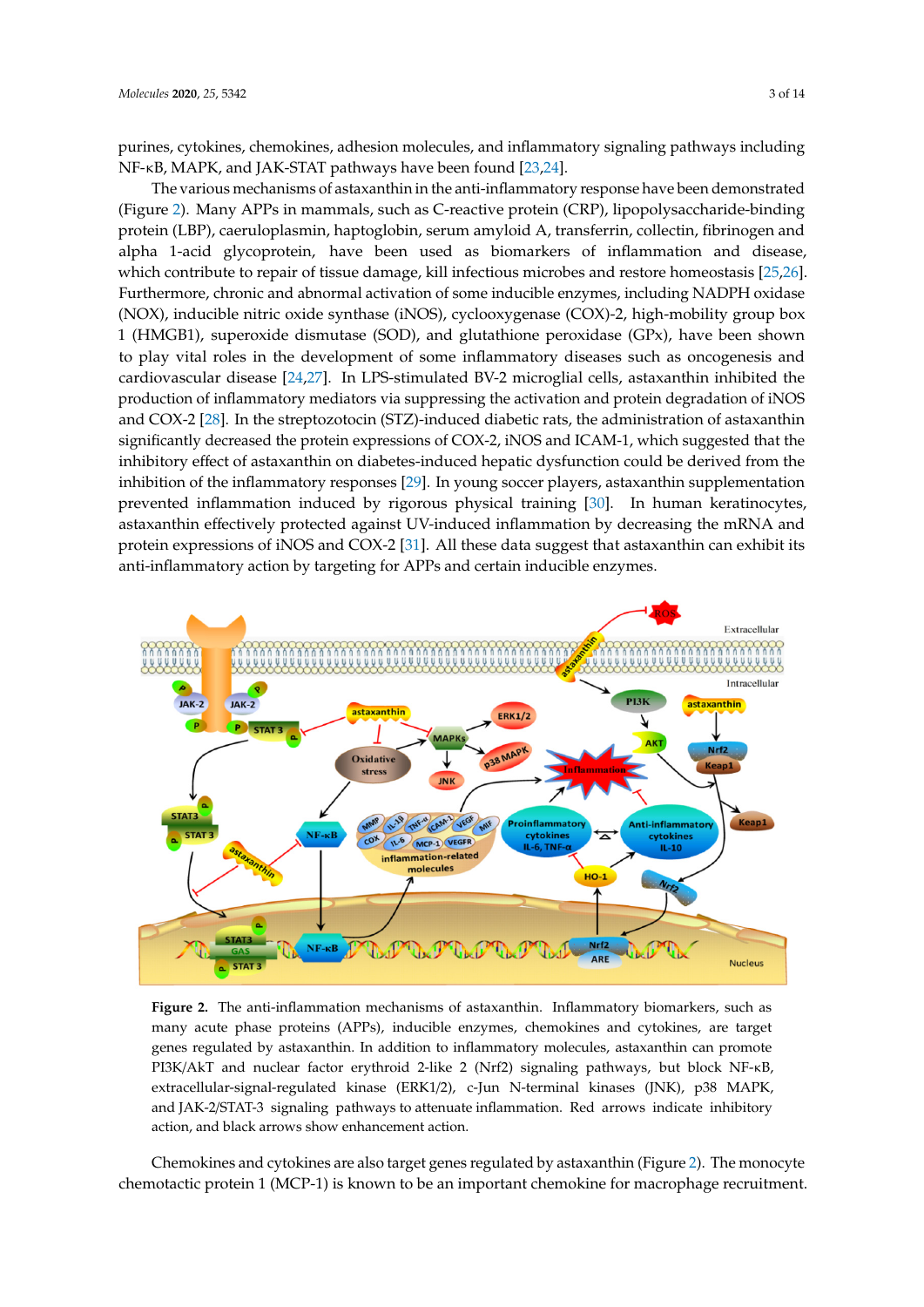In mouse adipose tissue, targeting for MCP-1 may prevent the perturbations associated with macrophage-induced inflammation [\[32\]](#page-9-21). Astaxanthin was found to suppress I $\kappa$ B- $\alpha$  degradation and NF-κB nuclear translocation, which led to significant inhibition of expression of MCP-1 and other inflammation-related molecules, including IL-6, vascular endothelial growth factors (VEGFs), intercellular adhesion molecule-1 (ICAM-1), VEGF receptor (VEGFR)-1 and VEGFR-2 [\[33\]](#page-9-22). Interferon-gamma (IFN-γ) is a pleiotropic cytokine involved in antiproliferative, pro-apoptotic, antitumor, autoinflammatory, and autoimmune diseases [\[34](#page-10-0)[,35\]](#page-10-1). In ovalbumin-induced allergic asthma mice, astaxanthin treatment attenuated their airway inflammation, reduced the levels of total IgE and IgG1, and regulate the Th1/Th2 imbalance via inhibiting the release of IL-4 and IL-5 Th2 cytokines and increasing the release of IFN-γ Th1 cytokine [\[36\]](#page-10-2). The mRNA expression levels of IL-1β, IL-6, CCL2, and CXCL2 were significantly decreased by astaxanthin in the colonic mucosa of azoxymethane-treated mice [\[37\]](#page-10-3). Astaxanthin administration was found to improve the dermatitis and pruritus via the suppression of mRNA and protein expressions of eotaxin, macrophage migration inhibitory factor (MIF), IL-4, and IL-5 [\[38\]](#page-10-4).

In addition to inflammatory biomarkers, it is most widely reported that astaxanthin can block the NF-κB-dependent signaling pathway and forestall gene expression of downstream inflammatory mediators such as IL-1β, IL-6, and tumor necrosis factor- $\alpha$  (TNF- $\alpha$ ) [\[39,](#page-10-5)[40\]](#page-10-6). Furthermore, in vivo and in vitro studies revealed that astaxanthin could influence the MAPK signaling pathway via modulating the expression and activity of extracellular-signal-regulated kinase (ERK1/2), c-Jun N-terminal kinases (JNK) and p38 MAP Kinase [\[41](#page-10-7)[,42\]](#page-10-8). Several studies also demonstrated that the nuclear factor erythroid 2-like 2 (Nrf2) signaling plays an important role in inflammatory diseases [\[43,](#page-10-9)[44\]](#page-10-10). In Adriamycin-induced focal segmental glomerulosclerosis (FSGS) mice, astaxanthin treatment could exert anti-inflammatory and antioxidant effects by promoting Nrf2 expression [\[45\]](#page-10-11). As regards in the diabetes rat model, dietary supplementation of astaxanthin improved cognitive deficits from oxidative stress, nitric oxide synthase and inflammation via promoting the expression of PI3K/AkT in the brain [\[46\]](#page-10-12). Astaxanthin also prevented the development and progression of hamster buccal pouch (HBP) carcinomas through the inhibition of JAK-2/STAT-3 signaling and its downstream targets cyclin D1, MMP-2, -9 and VEGF [\[47\]](#page-10-13).

## **3. The Anti-Inflammatory E**ff**ects of Astaxanthin in Chronic and Acute Diseases**

#### *3.1. The Anti-Inflammatory E*ff*ects of Astaxanthin in Neurological Diseases*

Alzheimer's disease is one of the most severe chronic neurodegenerative disorders. Astaxanthin is able to act against Alzheimer's disease. In Wistar rats with Alzheimer's disease, astaxanthin powder from shrimp (*Litopenaeus vannamei*) shells showed a significant alleviation of cognitive functions (Table [1\)](#page-5-0) [\[48\]](#page-10-14). In APP/PSEN1 (APP/PS1) double-transgenic mice, the administration of synthesized docosahexaenoic-acid-acylated astaxanthin diesters (AST-DHA) attenuated cognitive disorders by regulating the parameters of oxidative stress and suppressing neuroinflammation (Table [1\)](#page-5-0) [\[49\]](#page-10-15).

Parkinson's disease (PD), which is an age-related disorder mainly caused by neuroinflammation and oxidative stress, is the second most common cause of neurodegenerative disorders. Astaxanthin was found to multi-target drug in preventing PD disease progression. In a mouse PD model from both young and aged mice, a natural compound astaxanthin was less efficacious in the aged animals, since astaxanthin failed in protecting against 1-methyl-4-phenyl-1,2,3,6-tetrahydropyridine (MPTP) neurotoxicity in aged animals (Table [1\)](#page-5-0) [\[50\]](#page-10-16). Alpha synuclein (SNCA) is a major causative gene that responsible for the onset of PD. Astaxanthin could protect against PD-caused neuron damage by targeting miR-7/SNCA axis to suppress endoplasmic reticulum (ER) stress (Table [1\)](#page-5-0) [\[51\]](#page-10-17). The effects of DHA-astaxanthin (DHA-acylated astaxanthin ester), non-esterified astaxanthin and DHA + astaxanthin (combination of non-esterified astaxanthin with DHA) on PD were investigated in mice with PD. The results revealed that DHA-astaxanthin significantly suppressed the PD development in MPTP-induced mice, which was better than the effects of astaxanthin and DHA + astaxanthin.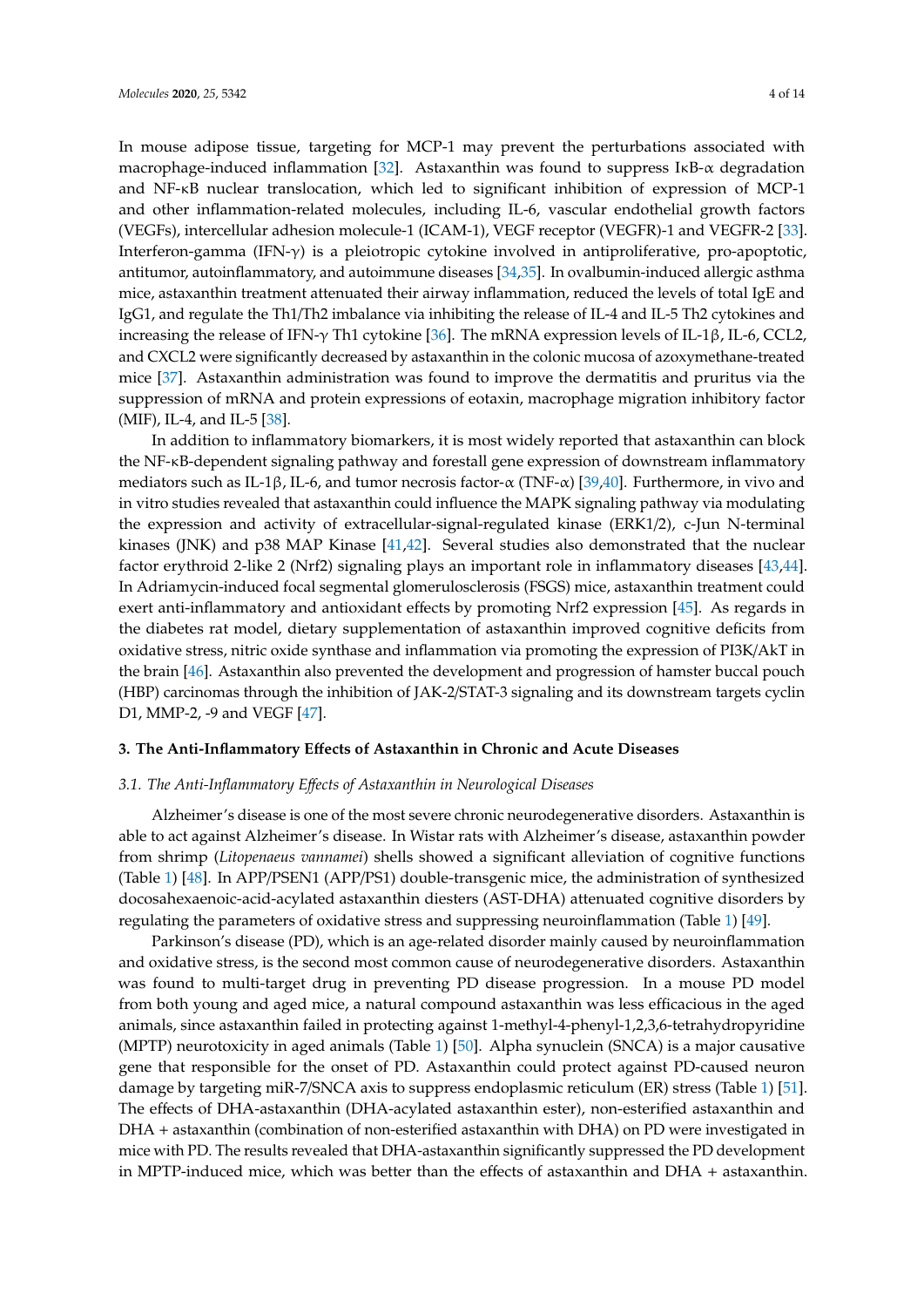Although all three astaxanthin supplements could inhibit oxidative stress, DHA-astaxanthin group had the highest inhibiting effect for the apoptosis of dopaminergic neurons through JNK and P38 MAPK pathway, which suggested that DHA-astaxanthin was superior to astaxanthin in preventing behavioral deficits via apoptosis rather than oxidative stress (Table [1\)](#page-5-0) [\[52\]](#page-10-18).

Cerebral ischemia/reperfusion (IR) can cause irreversible neuronal injuries. Several studies have investigated the effect of astaxanthin treatment in preventing the risk of ischemia on brain recovery. In a mouse model of vascular cognitive impairment (VCI), astaxanthin treatment improved learning and memory deficits after repeated cerebral IR injury, with the reduced damage of hippocampal neurons and the inhibition of neuronal apoptosis (Table [1\)](#page-5-0) [\[53\]](#page-11-0). Preventive treatment of astaxanthin also prevented neurological deficits and reduced cerebral infarction volume through multiple mechanisms, which included the suppression of ROS (reactive oxygen species), prevention of apoptosis, activation of Nrf2–ARE defense pathway, and promotion of neural regeneration (Table [1\)](#page-5-0) [\[54\]](#page-11-1). Compared with those in the cerebral ischemia model group (MCAO group), astaxanthin treatment can promote the axonal regeneration and improve the motor function via activating the cAMP/PKA/CREB signaling pathway (Table [1\)](#page-5-0) [\[55\]](#page-11-2). For acute cerebral infarction (ACI) rat, the treatment with astaxanthin notably inhibited oxidative stress and increased the mRNA expression of brain-derived neurotrophic factor (BDNF) and nerve growth factor (NGF), which led to ameliorate ACI (Table [1\)](#page-5-0) [\[56\]](#page-11-3). Astaxanthin also protected the brain from oxidative damage and reduced neuronal deficits due to cerebral ischemia reperfusion injury (IRI) (Table [1\)](#page-5-0) [\[57\]](#page-11-4). The mechanisms of astaxanthin in neuroprotective properties against cerebral ischemia-induced apoptosis were investigated, and the in vitro data revealed that astaxanthin could confer neuroprotection against the oxygen and glucose deprivation (OGD)-induced apoptosis via the PI3K/Akt/GSK3β/Nrf2 signaling pathway (Table [1\)](#page-5-0) [\[58\]](#page-11-5).

Neuropathic pain (NP) is caused by a disease or a lesion in the somatosensory nervous system [\[59\]](#page-11-6). In the carrageenan-induced mice paw edema and pain, the treatment with astaxanthin from *Litopenaeus vannamei* exhibited the anti-inflammatory activities and the decreased pain (Table [1\)](#page-5-0) [\[60\]](#page-11-7). In the in vitro and/or in vivo model of NP, astaxanthin could significantly attenuate behavioral and biochemical alterations with the decreased oxidative stress (Table [1\)](#page-5-0) [\[61\]](#page-11-8), and chronic trans-astaxanthin treatment could exert therapeutic effects on thermal hyperalgesia and co-morbid depressive-like behaviors in mice with chronic pain via its potent anti-inflammatory property (Table [1\)](#page-5-0) [\[62\]](#page-11-9). It was also found that astaxanthin attenuated neuroinflammation and mechanical allodynia via decreasing the expression of inflammatory signaling mediators (NR2B and p-p38MAPK) and inflammatory cytokine TNF- $\alpha$  (Table [1\)](#page-5-0) [\[63\]](#page-11-10). Astaxanthin was also found to decrease mechanical and thermal pain through the inhibition of ERK1/2 and the activation of AKT (Table [1\)](#page-5-0) [\[64\]](#page-11-11).

| Model                                                        | Dosage                                                    | <b>Biomarkers</b>                                                                               | <b>Disease</b>                         | Ref               |
|--------------------------------------------------------------|-----------------------------------------------------------|-------------------------------------------------------------------------------------------------|----------------------------------------|-------------------|
| Wistar rats                                                  | 10 mg/kg body weight                                      | Oxidative markers                                                                               | Alzheimer's Disease                    | [48]              |
| APP/PS1 mice                                                 |                                                           | Oxidative markers;<br>inflammasome expression                                                   | Alzheimer's Disease                    | $\left[49\right]$ |
| Mice                                                         | Bioastin <sup>®</sup> at a dose of<br>30 mg/kg bodyweight | MPTP neurotoxin                                                                                 | Parkinson's disease                    | [50]              |
| Human neuroblastoma<br>SH-SY5Y cell line and<br>C57BL/6 mice | 5, 10, 25, and 50 $\mu$ M in<br>cell line                 | miR-7/SNCA axis                                                                                 | Parkinson's disease                    | $\sqrt{51}$       |
| Mice with Parkinson's<br>disease (PD),                       |                                                           | The mitochondria-mediated<br>pathway; JNK and P38<br>MAPK pathway                               | Parkinson's disease                    | $\sqrt{52}$       |
| Male ICR mice                                                | $10 \frac{\text{mg}}{\text{kg}}$ day                      | Oxidative stress<br>parameters; Cytochrome C,<br>cleaved Caspase-3 and Bax                      | Cerebral ischemia/<br>reperfusion (IR) | $[53]$            |
| Male SD<br>(Sprague-Dawley) rats                             | 10 mg/kg or 5 mg/kg                                       | Oxidative stress;<br>antioxidant genes;<br>assessment of cell death;<br>cell regeneration genes | Cerebral ischemia                      | $\sqrt{54}$       |
| MCAO mice                                                    | $30 \frac{\text{mg}}{\text{kg}}$                          | cAMP concentration                                                                              | Cerebral ischemia                      | 55                |

|  | Table 1. The anti-inflammatory effects of astaxanthin in neurological diseases. |  |  |  |  |
|--|---------------------------------------------------------------------------------|--|--|--|--|
|--|---------------------------------------------------------------------------------|--|--|--|--|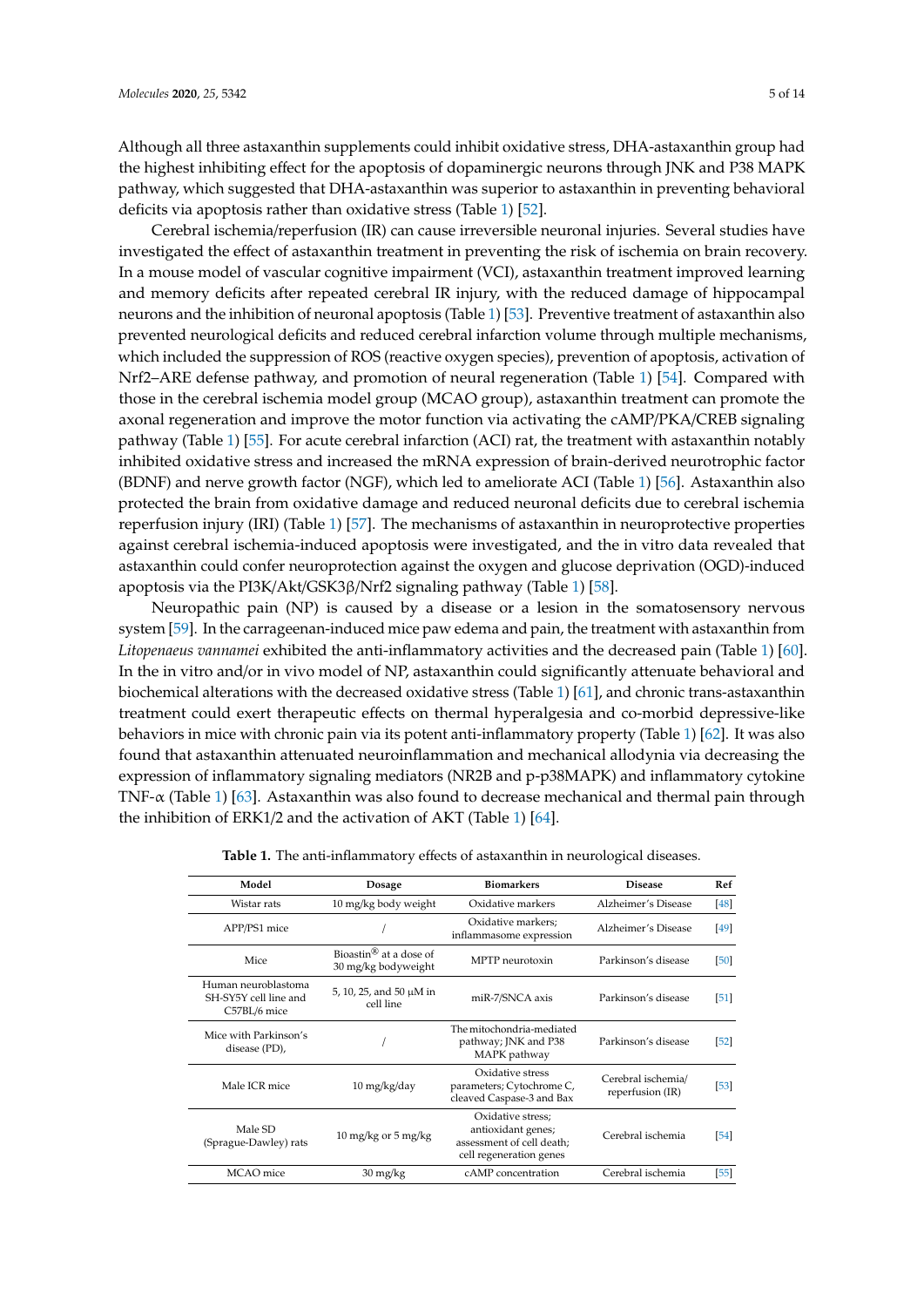<span id="page-5-0"></span>

| Model                                                 | Dosage                           | <b>Biomarkers</b>                     | <b>Disease</b>                          | Ref    |
|-------------------------------------------------------|----------------------------------|---------------------------------------|-----------------------------------------|--------|
| Male Sprague Dawley rats                              | 20, 40, and 80 mg/kg             | Oxidative stress                      | Acute cerebral infarction               | 56     |
| Adult male<br>Sprague-Dawley rats                     |                                  | Oxidant parameter                     | Cerebral ischemia<br>reperfusion injury | $[57]$ |
| Human SH-SY5Y cells                                   | 5, 10, 20 and 40 µmol/L          | PI3K/Akt/GSK3ß/<br>Nrf2 signaling     | Cerebral ischemia                       | [58]   |
| Male ICR mice                                         | 50, 100, 150 mg/kg               | <b>ROS</b>                            | Edema and pain                          | [60]   |
| Rat C6 glial cells; Adult<br>male Sprague Dawley rats | $5$ and $10$ mg/kg               | <b>ROS</b>                            | Neuropathic pain                        | 61     |
| Chronic constriction injury<br>(CCI) mice             | $80 \frac{\text{mg}}{\text{kg}}$ | IL-1 $\beta$ , IL-6 and TNF- $\alpha$ | Neuropathic pain                        | 62     |
| Adult male Wistar rats                                | $10 \mu L$ of $0.2 \text{ mM}$   | NR2B, p-p38MAPK<br>and TNF- $\alpha$  | Neuropathic pain                        | 631    |
| Spinal cord injury<br>(SCI) rats                      |                                  | ERK1/2, AKT                           | Neuropathic pain                        | 64     |

**Table 1.** *Cont.*

# *3.2. The Anti-Inflammatory E*ff*ects of Astaxanthin in Diabetes*

Diabetes mellitus (DM) is the most common metabolic disease, and the underlying factors that lead to the development of pathologies in diabetes are involved in oxidative stress and chronic inflammation [\[65\]](#page-11-12). Landon et al. have reviewed the biological effects and the underlying mechanisms of astaxanthin on the prevention and the treatment of DM-associated pathologies [\[66\]](#page-11-13). Although the exact mechanism remains elusive, astaxanthin has been found to reduce inflammation, oxidative stress and apoptosis through the regulation of different pathways. The protective effects of astaxanthin on diabetic retinopathy (DR) and diabetic neuropathy were suggested for the inhibitory effect of astaxanthin on the inflammation through the NF-κB pathway, microvascular damages through VEGF production and apoptosis through the regulation of MAPK and PI3K/Akt pathways. The protective effects of astaxanthin on diabetic nephropathy (DN) were suggested for the inhibitory effect of astaxanthin on NF-κB translocation, transforming growth factor beta (TGF-β) production, inflammation and fibrosis. The protective effects of astaxanthin on diabetic cardiovascular complications were suggested for the inhibitory effect of astaxanthin on the inflammation through the NF-κB pathway, oxidative stress regulation through thrombosis and vasoconstriction, the levels of the oxidized low-density lipoprotein (oxLDL) and vasoconstriction [\[66\]](#page-11-13).

#### *3.3. The Anti-Inflammatory E*ff*ects of Astaxanthin in Gastrointestinal Diseases*

Inflammatory bowel disease is a chronic inflammatory disease with increased risk for colorectal cancer. In the dextran sulfate sodium (DSS)-induced colitis, dietary astaxanthin significantly inhibited the occurrence of colonic mucosal ulcers and adenocarcinoma partly through inhibition of the expression of inflammatory cytokines, which included IL-1β, IL-6, COX-2 (Table [2\)](#page-5-1) [\[67\]](#page-11-14). In C57BL/6J mice, the mRNA expression of IL-1β, IL-6, TNF- $\alpha$ , IL-36 $\alpha$ , and IL-36 $\gamma$ , and the activation of NF- $\kappa$ B, AP-1, and MAPK were suppressed by dietary astaxanthin (Table [2\)](#page-5-1) [\[68\]](#page-11-15). In C57BL/KsJ-db/db (db/db) obese mice, astaxanthin inhibited the development of colonic premalignant lesions by reducing oxidative stress, attenuating chronic inflammation, and inhibiting NF-κB activation and cell proliferation in the colonic mucosa (Table [2\)](#page-5-1) [\[37\]](#page-10-3).

<span id="page-5-1"></span>

| Model                         | Dosage                     | <b>Biomarkers</b>                                                                                                        | <b>Disease</b>                                       | Ref    |
|-------------------------------|----------------------------|--------------------------------------------------------------------------------------------------------------------------|------------------------------------------------------|--------|
| Male ICR mice                 | 50, 100, 200 ppm in diet   | NF-κB, IL-1β, IL-6, COX-2                                                                                                | dextran sulfate sodium<br>(DSS)-induced colitis      | $[67]$ |
| C57BL/6J mice                 | $0.02$ or $0.04\%$ in diet | IL-1 $\beta$ , IL-6, TNF- $\alpha$ , IL-36 $\alpha$ ,<br>IL-36 $\gamma$ , NF- $\kappa$ B, AP-1,<br>ERK1/2, p38 MAPK, JNK | dextran sulfate sodium<br>(DSS)-induced colitis      | [68]   |
| C57BL/KsJ-db/db<br>obese mice | 200 ppm in diet            | IL-1 $\beta$ , IL-6, CCL2,<br>CXCL2, NF-KB                                                                               | azoxymethane-induced<br>colonic premalignant lesions | $[37]$ |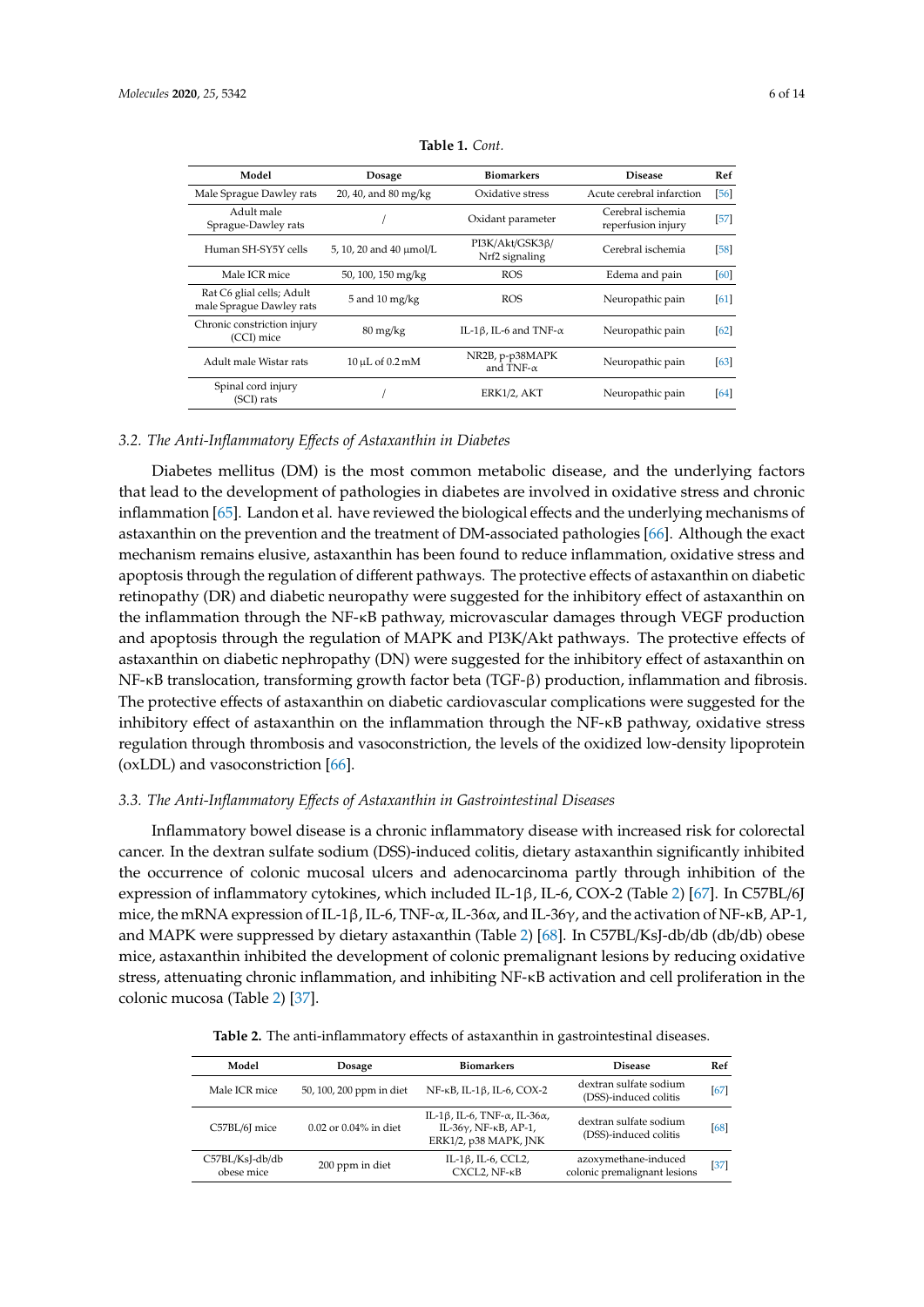## *3.4. The Anti-Inflammatory E*ff*ects of Astaxanthin in Hepatic and Renal Diseases*

Several studies have reported the roles of astaxanthin in hepatic and renal diseases (Table [3\)](#page-6-0). Focal segmental glomerulosclerosis (FSGS) is a specific pattern of chronic renal injury. Astaxanthin treatment exhibited significant improvements in renal functional parameters and exerted anti-inflammatory and antioxidant effects by increasing the expression of Nrf2 and inhibiting the activation of nucleotide-binding oligomerization domain-like receptor protein 3 (NLRP3) inflammasome in FSGS mouse models [\[45\]](#page-10-11). Astaxanthin has effects in protecting cells and/or organs from ischemia/reperfusion (IR) induced injury by the reduced oxidative stress and inflammation in kidney [\[69\]](#page-11-16), and contrast-induced acute kidney injury (CI-AKI) by SIRT1-p53 and SIRT1/FOXO3a pathways [\[70,](#page-11-17)[71\]](#page-11-18). In the hepatic IR injury model, astaxanthin pretreatment attenuates apoptosis and autophagy via the ROS/MAPK pathway [\[41\]](#page-10-7), or may be involved in the inhibitory mechanism through the decrease of ROS production and inflammatory cytokine expression, and inactivation of MAPK [\[72\]](#page-12-0). Astaxanthin also has a protective effect in ConA-induced autoimmune hepatitis through the down-regulation of JNK/p-JNK-mediated apoptosis and autophagy [\[73\]](#page-12-1).

<span id="page-6-0"></span>

| Model                            | Dosage                                          | <b>Biomarkers</b>                                                                                                  | <b>Disease</b>                                   | Ref  |
|----------------------------------|-------------------------------------------------|--------------------------------------------------------------------------------------------------------------------|--------------------------------------------------|------|
| Male Balb/c mice                 | $50 \frac{\text{mg}}{\text{kg}}$                | Nrf2, NLRP3, IL-1ß, IL-18                                                                                          | Adriamycin-induced FSGS                          | [45] |
| Male ICR mice                    | $5 \,\mathrm{mg/kg}/\mathrm{day}$               | TNF- $\alpha$ , IL-1 $\beta$ , IL-6                                                                                | Ischemia/reperfusion (IR)<br>induced injury      | [69] |
| Male Sprague<br>Dawley (SD) rats |                                                 | Oxidative stress indicators,<br>antioxidant stress indicators                                                      | Contrast-induced acute<br>kidney injury (CI-AKI) | [70] |
| Male Sprague<br>Dawley rats      | 50 and $100 \text{ mg/kg}$                      | Oxidative stress markers and<br>apoptosis-related proteins                                                         | Contrast-induced acute<br>kidney injury (CI-AKI) | [71] |
| Male Balb/C mice                 | $30 \text{ mg/kg}$ or 60 mg/kg                  | ROS, inflammatory<br>cytokines and<br>MAPK proteins                                                                | Hepatic ischemia<br>reperfusion (IR)             | [41] |
| Male C57BL/6 mice                | $25 \frac{\text{mg}}{\text{kg}}$                | ROS, inflammatory<br>cytokines, MAPK and<br>apoptosis-related proteins                                             | Hepatic ischemia<br>reperfusion (IR)             | [72] |
| Male Balb/c mice                 | $20 \,\mathrm{mg/kg}$ and $40 \,\mathrm{mg/kg}$ | $NF$ - $\kappa$ B p65, TNF- $\alpha$ , IL-6,<br>IL-1 $\beta$ , IFN- $\gamma$ , autophagy<br>and apoptotic proteins | ConA-induced<br>autoimmune hepatitis             | [73] |

**Table 3.** The anti-inflammatory effects of astaxanthin in hepatic and renal diseases.

## *3.5. The Anti-Inflammatory E*ff*ects of Astaxanthin in Eye and Skin Disorders*

Dry eye disease (DED) has become a chronic ocular surface disease. The protective effect and potential mechanism of astaxanthin on DED were characterized, and suggested that PI3K/Akt signaling pathway may be involved in the protection of astaxanthin in dry eye via regulating the expression of HMGB1 (Table [4\)](#page-6-1) [\[74\]](#page-12-2). Furthermore, a study showed that astaxanthin encapsulated in liposomes was effective in preventing DED through promoting antioxidative effects (Table [4\)](#page-6-1) [\[75\]](#page-12-3).

| <b>Table 4.</b> The anti-inflammatory effects of astaxanthin in skin and eye disorders. |  |
|-----------------------------------------------------------------------------------------|--|
|-----------------------------------------------------------------------------------------|--|

<span id="page-6-1"></span>

| Model                        | <b>Dosage</b>                     | <b>Biomarkers</b>                                               | <b>Disease</b>    | Ref  |
|------------------------------|-----------------------------------|-----------------------------------------------------------------|-------------------|------|
| BALB/c mice                  | 1-µL drop of $5 \mu M$            | HMGB1, TNF- $\alpha$ ,<br>IL-1 $\beta$ , PI3K/Akt               | Dry eye disease   | [74] |
| Male Sprague-<br>Dawley rats | $200 \mu M$                       | DED-related factors                                             | Dry eye disease   | [75] |
| Male NC/Nga mice             | $100 \frac{\text{mg}}{\text{kg}}$ | Eotaxin, MIF, IL-4, IL-5 and<br>L-histidine decarboxylase       | Atopic dermatitis | [38] |
| HR-1 mice                    | 10 μg or 20 μg/cm <sup>2</sup>    | IL-1 $\beta$ , IL-6, TNF- $\alpha$ , IgE,<br>COX-2, NF-KB, iNOS | Atopic dermatitis | [76] |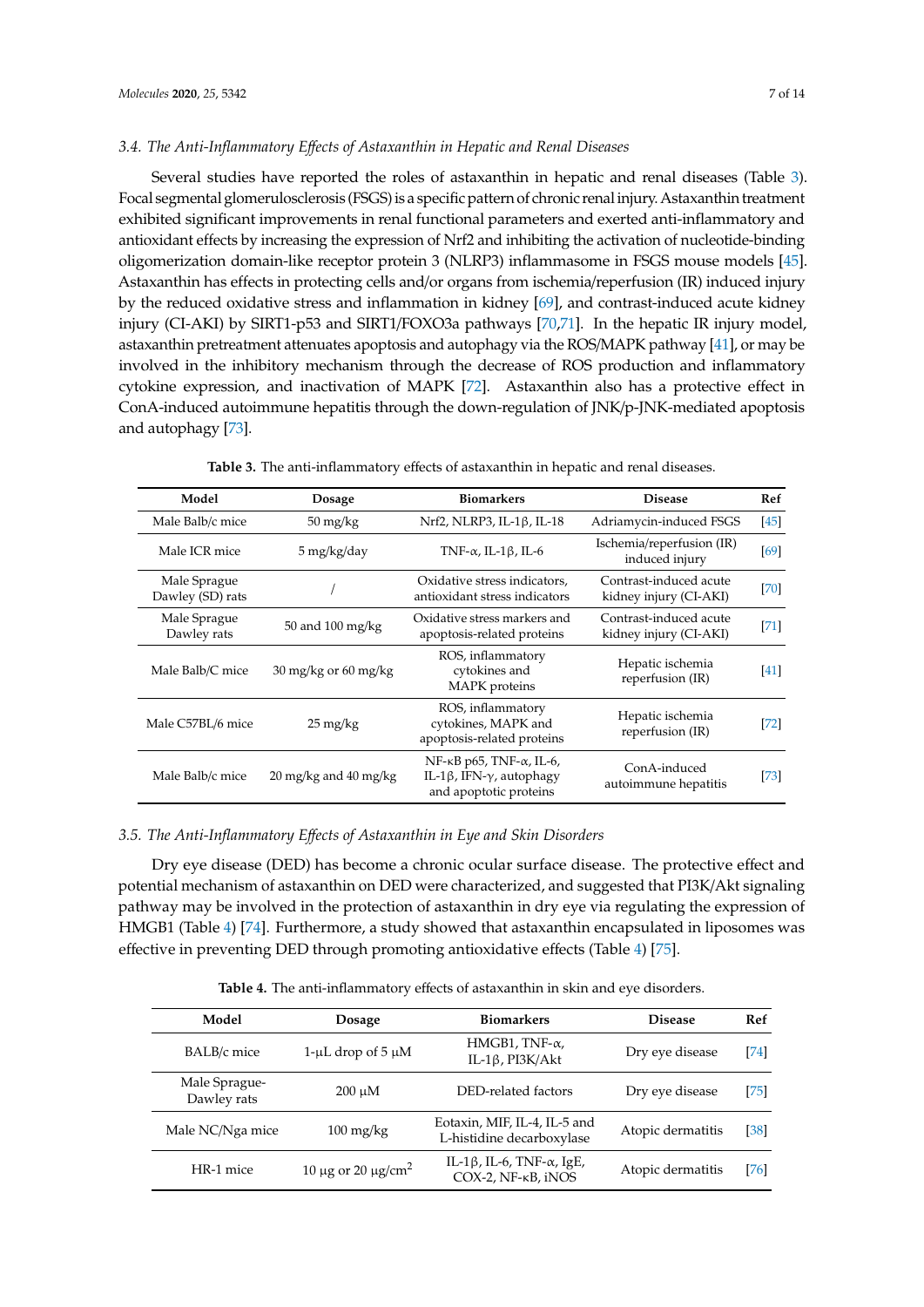Atopic dermatitis (AD) is a common chronic inflammatory skin disease. The administration of astaxanthin can reduce the clinical skin severity score and the spontaneous scratching in AD mice via the regulation of the inflammatory effects (Table [4\)](#page-6-1) [\[38\]](#page-10-4), reduce the skin inflammation and allergic responses induced by PA treatment via inhibition of NF-κB signaling (Table [4\)](#page-6-1) [\[76\]](#page-12-4).

# **4. The Anti-Inflammatory E**ff**ects of Astaxanthin in Bacterial Infectious Diseases**

Infection with *Helicobacter pylori* is a critical cause of gastrointestinal diseases, which stimulates the production of ROS and leads to the expression of inflammatory mediators in tissues [\[77\]](#page-12-5). The treatment of astaxanthin from shrimp cephalothorax influences cytokine release of splenocytes in *H. pylori*-infected mice with the increasing expression of IFN- $\gamma$ , IL-10, and IL-2 (Table [5\)](#page-7-0) [\[78\]](#page-12-6). Astaxanthin-rich algal meal showed an inhibitory effect on *H. pylori* growth and lower inflammation scores in a BALB/cA mouse model (Table [5\)](#page-7-0) [\[79–](#page-12-7)[81\]](#page-12-8). In human gastric epithelial cells, astaxanthin inhibited *H. pylori*-induced mitochondrial dysfunction and ROS-mediated IL-8 expression via activating peroxisome proliferator-activated receptors-γ (PPAR-γ) (Table [5\)](#page-7-0) [\[82\]](#page-12-9). However, in patients with *H. pylori*, the treatment of astaxanthin had no significant effect on *H. pylori* growth or the expression of any of the interleukins, but with a significant up-regulation of CD4 and down-regulation of CD8 (Table [5\)](#page-7-0) [\[83\]](#page-12-10). Although the inflammatory biomarkers regulated by astaxanthin are different between human and mice infected with *H. pylori*, all these data suggest the protective effects of astaxanthin against *H. pylori* infection.

<span id="page-7-0"></span>

| Model                                     | <b>Dosage</b>                                    | <b>Biomarkers</b>                                       | <b>Disease</b>                | Ref  |
|-------------------------------------------|--------------------------------------------------|---------------------------------------------------------|-------------------------------|------|
| BALB/c female mice                        | 10 or 40 mg/d                                    | IFN- $\gamma$ , IL-2 and IL-10                          | Helicobacter pylori infection | [78] |
| <b>BALB/cA</b> mice                       | 10, 50, and<br>$100 \frac{\text{mg}}{\text{kg}}$ | Bacterial load,<br>the numbers of<br>inflammatory cells | Helicobacter pylori infection | [79] |
| Balb/cA mice                              | 200 mg per kg body<br>weight per day             | IFN- $\gamma$ , IL-4, IL-2,<br>bacterial load           | Helicobacter pylori infection | [80] |
| Female BALB/c mice                        | $100 \frac{\text{mg}}{\text{kg}}$                | IFN- $\gamma$ , IL-4,<br>bacterial load                 | Helicobacter pylori infection | [81] |
| Human gastric<br>epithelial cell line AGS | $5 \mu M$                                        | $ROS, NF-κB,$<br>IL-8, PPAR- $\gamma$                   | Helicobacter pylori infection | [82] |
| Patients                                  | 40 mg daily                                      | CD4, CD8                                                | Helicobacter pylori infected  | [83] |

**Table 5.** The anti-inflammatory effects of astaxanthin in infectious diseases.

# **5. Conclusions and Future Directions**

Massive evidences in vivo and in vitro have showed the anti-inflammatory effects and mechanisms of astaxanthin in mammals. Astaxanthin has been confirmed to alleviate chronic and acute inflammation in various diseases, including neurodegenerative disorders, diabetes, gastrointestinal disease, renal inflammation, as well as skin and eye diseases in different experimental models, which demonstrate that astaxanthin can be an excellent candidate for treating inflammation-related diseases. Significantly, many clinical studies and reports also prove the effects of astaxanthin in cardioprotection, immune modulation, skin and cosmetic benefits, sport performance, ophthalmology and safety [\[84\]](#page-12-12). All these data suggest that astaxanthin will be a suitable multi-target pharmacological agent.

In addition to in mammals, astaxanthin is reported to play an important role in non-mammalian models. A dietary supplementation with astaxanthin was found to lessen immunopathology of mealworm beetle (*Tenebrio molitor*) through an immune depressive effect. The larvae fed with astaxanthin were more sensitive to the infection with *Bacillus cereus* and *B. thuringiensis* infection [\[85\]](#page-12-13). In common carp (*Cyprinus carpio*), dietary astaxanthin significantly increased the growth rate, respiratory burst activity, lysozyme activity and bactericidal activity. *C. carpio* fed with all astaxanthin enriched diets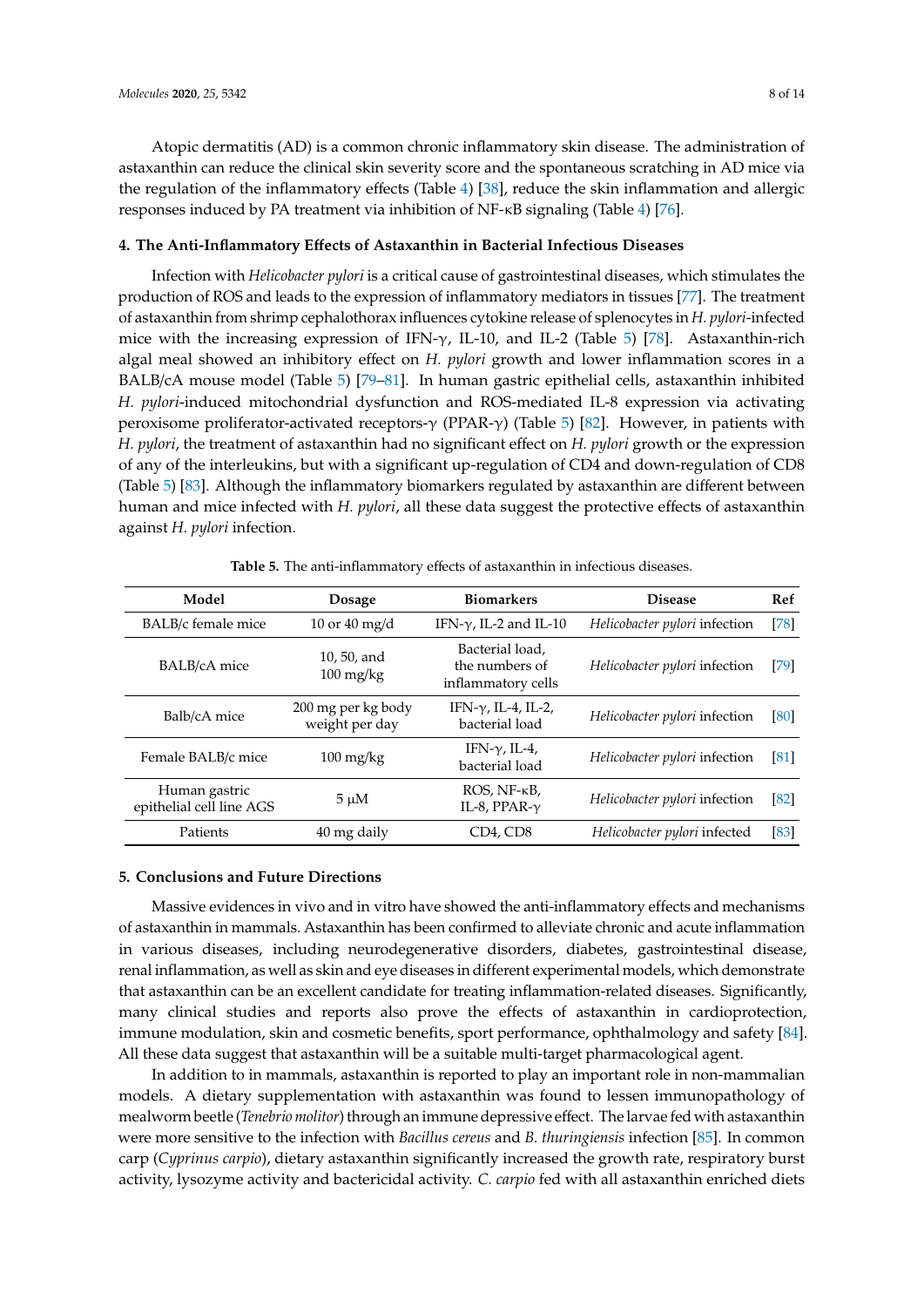were more resistant for *Aeromonas hydrophila* infection [\[86\]](#page-12-14). The inconsistent roles of astaxanthin in infectious diseases suggest that more studies are needed to investigate the exact function of astaxanthin in response to different pathogen infection, especially in aquaculture animals.

Compared with the researches of astaxanthin in various chronic and acute diseases, only a few attempts have been made to elucidate the anti-inflammatory effects of astaxanthin in bacterial infectious diseases. There are few reports about the effect of astaxanthin in viral infection. A research showed that astaxanthin did not affect antiviral effects of IFN or ribavirin (RBV) against hepatitis C virus [\[87\]](#page-12-15). However, another research showed that astaxanthin has the potential antiviral effect via protecting cells from HPV L1 binding [\[88\]](#page-12-16). In Pacific white shrimp, astaxanthin could promote the mRNA expression of antioxidant enzyme gene and increase the resistance to white spot syndrome virus (WSSV) [\[89\]](#page-12-17). Significantly, since the pathogenesis and complications of many viral infectious diseases such as coronavirus disease 2019 (COVID-19) are also involved in the role of oxidative stress, inflammation, apoptosis, and autophagy [\[90–](#page-12-18)[92\]](#page-13-0), astaxanthin may be a promising candidate in combating viral infectious diseases. However, it's not clear at present whether the anti-inflammatory effects of astaxanthin or other functions of astaxanthin, such as antioxidative, anti-apoptosis, and autophagy-modulatory activities, have a protective effect for viral infectious diseases, especially for COVID-19 infection. More studies are needed to investigate the potential protective effects of astaxanthin in viral infectious diseases.

**Author Contributions:** Conceptualization, F.X. and M.X.C.; designing the structure of the paper, M.X.C. and F.X.; drafting the manuscript, M.X.C. and F.X.; review and editing the paper: M.X.C.; revising the manuscript, M.X.C. All authors have read and agreed to the published version of the manuscript.

**Funding:** This research did not receive any specific grant from funding agencies in the public, commercial, or not-for-profit sectors.

**Conflicts of Interest:** The authors declare no conflict of interest.

#### **References**

- <span id="page-8-0"></span>1. Zarneshan, S.N.; Fakhri, S.; Farzaei, M.H.; Khan, H.; Saso, L. Astaxanthin targets PI3K/Akt signaling pathway toward potential therapeutic applications. *Food Chem. Toxicol.* **2020**, *145*, 111714. [\[CrossRef\]](http://dx.doi.org/10.1016/j.fct.2020.111714) [\[PubMed\]](http://www.ncbi.nlm.nih.gov/pubmed/32871194)
- <span id="page-8-1"></span>2. Zheng, Y.F.; Bae, S.H.; Kwon, M.J.; Park, J.B.; Choi, H.D.; Shin, W.G.; Bae, S.K. Inhibitory effects of astaxanthin, β-cryptoxanthin, canthaxanthin, lutein, and zeaxanthin on cytochrome P450 enzyme activities. *Food Chem. Toxicol.* **2013**, *59*, 78–85. [\[CrossRef\]](http://dx.doi.org/10.1016/j.fct.2013.04.053) [\[PubMed\]](http://www.ncbi.nlm.nih.gov/pubmed/23669408)
- <span id="page-8-2"></span>3. Bjerkeng, B.; Peisker, M.; Schwartzenberg, K.V.; Ytrestøyl, T.; Åsgård, T. Digestibility and muscle retention of astaxanthin in Atlantic salmon, Salmo salar, fed diets with the red yeast Phaffia rhodozyma in comparison with synthetic formulated astaxanthin. *Aquaculture* **2007**, *269*, 476–489. [\[CrossRef\]](http://dx.doi.org/10.1016/j.aquaculture.2007.04.070)
- <span id="page-8-3"></span>4. Wang, C.; Armstrong, D.W.; Chang, C.D. Rapid baseline separation of enantiomers and a mesoform of all-trans-astaxanthin, 13-cis-astaxanthin, adonirubin, and adonixanthin in standards and commercial supplements. *J. Chromatogr. A* **2008**, *1194*, 172–177. [\[CrossRef\]](http://dx.doi.org/10.1016/j.chroma.2008.04.063) [\[PubMed\]](http://www.ncbi.nlm.nih.gov/pubmed/18486137)
- <span id="page-8-4"></span>5. Stewart, J.S.; Lignell, A.; Pettersson, A.; Elfving, E.; Soni,M.G. Safety assessment of astaxanthin-rich microalgae biomass: Acute and subchronic toxicity studies in rats. *Food Chem. Toxicol.* **2008**, *46*, 3030–3036. [\[CrossRef\]](http://dx.doi.org/10.1016/j.fct.2008.05.038)
- <span id="page-8-5"></span>6. Yuan, J.P.; Peng, J.; Yin, K.; Wang, J.H. Potential health-promoting effects of astaxanthin: A high-value carotenoid mostly from microalgae. *Mol. Nutr. Food Res.* **2011**, *55*, 150–165. [\[CrossRef\]](http://dx.doi.org/10.1002/mnfr.201000414)
- <span id="page-8-6"></span>7. Yuan, J.P.; Chen, F.; Liu, X.; Li, X.Z. Carotenoid composition in the green microalga Chlorococcum. *Food Chem.* **2002**, *76*, 319–325. [\[CrossRef\]](http://dx.doi.org/10.1016/S0308-8146(01)00279-5)
- <span id="page-8-7"></span>8. Ambati, R.R.; Phang, S.M.; Ravi, S.; Aswathanarayana, R.G. Astaxanthin: Sources, extraction, stability, biological activities and its commercial applications—A review. *Mar. Drugs* **2014**, *12*, 128–152. [\[CrossRef\]](http://dx.doi.org/10.3390/md12010128)
- <span id="page-8-8"></span>9. Balietti, M.; Giannubilo, S.R.; Giorgetti, B.; Solazzi, M.; Turi, A.; Casoli, T.; Ciavattini, A.; Fattorettia, P. The effect of astaxanthin on the aging rat brain: Gender-related differences in modulating inflammation. *J. Sci. Food Agric.* **2016**, *96*, 615–618. [\[CrossRef\]](http://dx.doi.org/10.1002/jsfa.7131)
- <span id="page-8-9"></span>10. Kurashige, M.; Okimasu, E.; Inoue, M.; Utsumi, K. Inhibition of oxidative injury of biological membranes by astaxanthin. *Physiol. Chem. Phys. Med. NMR* **1990**, *22*, 27–38.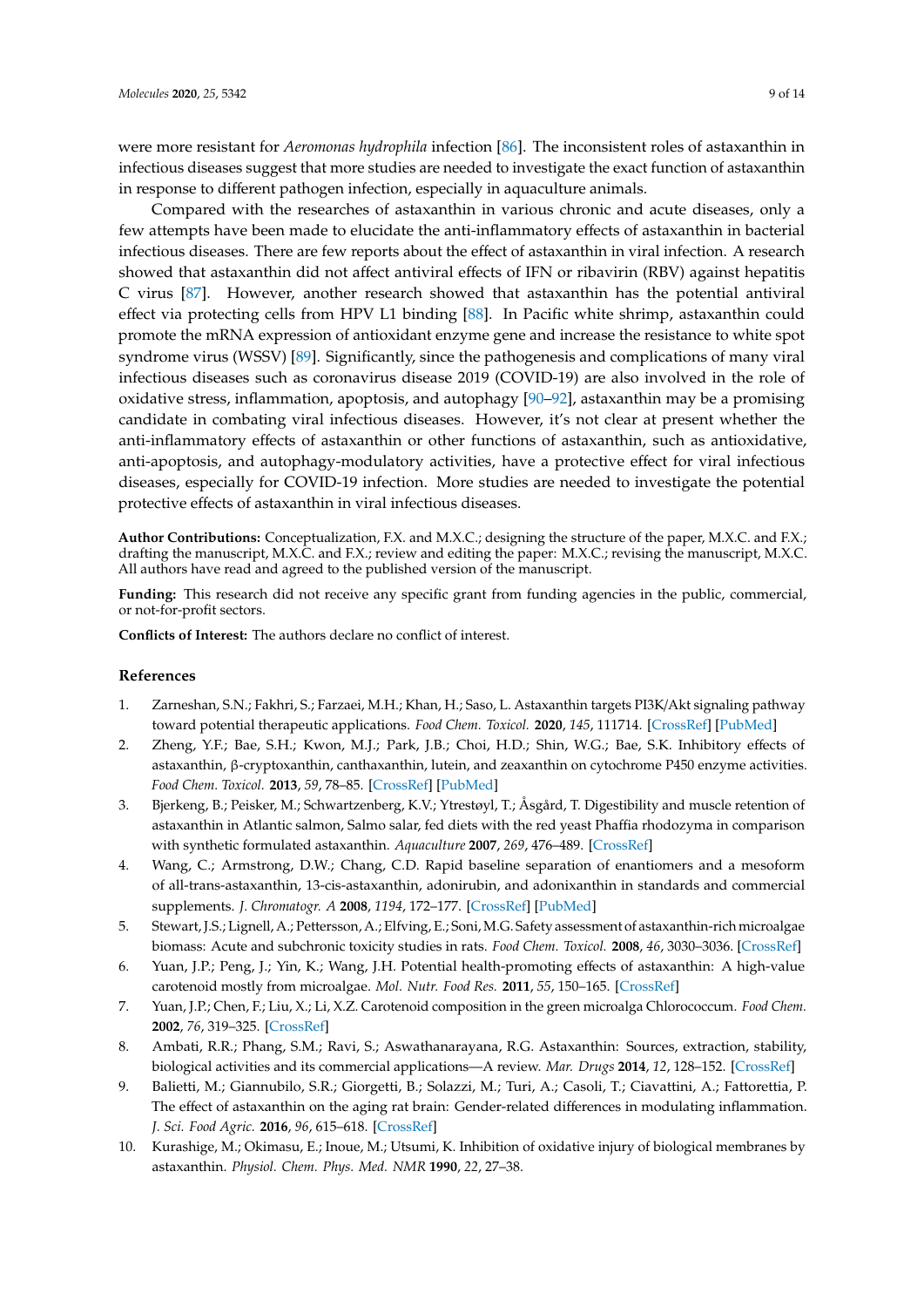- <span id="page-9-0"></span>11. Cai, X.; Chen, Y.; Xie, X.; Yao, D.; Ding, C.; Chen, M. Astaxanthin prevents against lipopolysaccharide-induced acute lung injury and sepsis via inhibiting activation of MAPK/NF-κB. *Am. J. Transl. Res.* **2019**, *11*, 1884–1894. [\[PubMed\]](http://www.ncbi.nlm.nih.gov/pubmed/30972212)
- <span id="page-9-1"></span>12. Kidd, P. Astaxanthin, cell membrane nutrient with diverse clinical benefits and anti-aging potential. *Altern. Med. Rev.* **2011**, *16*, 355–364. [\[PubMed\]](http://www.ncbi.nlm.nih.gov/pubmed/22214255)
- <span id="page-9-2"></span>13. Curek, G.D.; Cort, A.; Yucel, G.; Demir, N.; Ozturk, S.; Elpek, G.O.; Savas, B.; Aslan, M. Effect of astaxanthin on hepatocellular injury following ischemia/reperfusion. *Toxicology* **2010**, *267*, 147–153. [\[CrossRef\]](http://dx.doi.org/10.1016/j.tox.2009.11.003) [\[PubMed\]](http://www.ncbi.nlm.nih.gov/pubmed/19900500)
- <span id="page-9-3"></span>14. Martin, H.D.; Jäger, C.; Ruck, C.; Schmidt, M. Anti- and prooxidant properties of carotenoids. *J. Fur Prakt. Chem.-Chem.-Ztg.* **1999**, *341*, 302–308. [\[CrossRef\]](http://dx.doi.org/10.1002/(SICI)1521-3897(199904)341:3<302::AID-PRAC302>3.0.CO;2-6)
- <span id="page-9-4"></span>15. Seabra, L.M.J.; Pedrosa, L.F.C. Astaxanthin: Structural and functional aspects. *Rev. De Nutr.-Braz. J. Nutr.* **2010**, *23*, 1041–1050. [\[CrossRef\]](http://dx.doi.org/10.1590/S1415-52732010000600010)
- <span id="page-9-5"></span>16. Zhou, P.; Li, M.; Shen, B.; Yao, Z.; Bian, Q.; Ye, L.; Yu, H. Directed Coevolution of β-Carotene Ketolase and Hydroxylase and Its Application in Temperature-Regulated Biosynthesis of Astaxanthin. *J. Agric. Food Chem.* **2019**, *67*, 1072–1080. [\[CrossRef\]](http://dx.doi.org/10.1021/acs.jafc.8b05003)
- <span id="page-9-6"></span>17. Newsome, R. Food colors. *Food Technol.* **1986**, *40*, 49–56.
- <span id="page-9-7"></span>18. Nguyen, K.D. Astaxanthin: A Comparative Case of Synthetic VS. Natural Production. Chemical and Biomolecular Engineering Publications and Other Works. 2013. Available online: http://[trace.tennessee.edu](http://trace.tennessee.edu/utk_chembiopubs/94.2013)/ [utk\\_chembiopubs](http://trace.tennessee.edu/utk_chembiopubs/94.2013)/94.2013 (accessed on 6 May 2013).
- <span id="page-9-8"></span>19. Galasso, C.; Orefice, I.; Pellone, P.; Cirino, P.; Miele, R.; Ianora, A.; Brunet, C.; Sansone, C. On the Neuroprotective Role of Astaxanthin: New Perspectives? *Mar. Drugs* **2018**, *16*, 247. [\[CrossRef\]](http://dx.doi.org/10.3390/md16080247)
- <span id="page-9-9"></span>20. Davinelli, S.; Nielsen, M.E.; Scapagnini, G. Astaxanthin in Skin Health, Repair, and Disease: A Comprehensive Review. *Nutrients* **2018**, *10*, 522. [\[CrossRef\]](http://dx.doi.org/10.3390/nu10040522)
- <span id="page-9-10"></span>21. Medzhitov, R. Inflammation 2010: New adventures of an old flame. *Cell* **2010**, *140*, 771–776. [\[CrossRef\]](http://dx.doi.org/10.1016/j.cell.2010.03.006)
- <span id="page-9-11"></span>22. Nathan, C.; Ding, A. Nonresolving inflammation. *Cell* **2010**, *140*, 871–882. [\[CrossRef\]](http://dx.doi.org/10.1016/j.cell.2010.02.029) [\[PubMed\]](http://www.ncbi.nlm.nih.gov/pubmed/20303877)
- <span id="page-9-12"></span>23. Kim, Y.S.; Young, M.R.; Bobe, G.; Colburn, N.H.; Milner, J.A. Bioactive food components, inflammatory targets, and cancer prevention. *Cancer Prev. Res.* **2009**, *2*, 200–208. [\[CrossRef\]](http://dx.doi.org/10.1158/1940-6207.CAPR-08-0141) [\[PubMed\]](http://www.ncbi.nlm.nih.gov/pubmed/19258539)
- <span id="page-9-13"></span>24. Chen, L.; Deng, H.; Cui, H.; Fang, J.; Zuo, Z.; Deng, J.; Li, Y.; Wang, X.; Zhao, L. Inflammatory responses and inflammation-associated diseases in organs. *Oncotarget* **2017**, *9*, 7204–7218. [\[CrossRef\]](http://dx.doi.org/10.18632/oncotarget.23208) [\[PubMed\]](http://www.ncbi.nlm.nih.gov/pubmed/29467962)
- <span id="page-9-14"></span>25. Eckersall, P.D.; Bell, R. Acute phase proteins: Biomarkers of infection and inflammation in veterinary medicine. *Vet. J.* **2010**, *185*, 23–27. [\[CrossRef\]](http://dx.doi.org/10.1016/j.tvjl.2010.04.009)
- <span id="page-9-15"></span>26. Murata, H.; Shimada, N.; Yoshioka, M. Current research on acute phase proteins in veterinary diagnosis: An overview. *Vet. J.* **2004**, *168*, 28–40. [\[CrossRef\]](http://dx.doi.org/10.1016/S1090-0233(03)00119-9)
- <span id="page-9-16"></span>27. Murakami, A.; Ohigashi, H. Targeting NOX, INOS and COX-2 in inflammatory cells: Chemoprevention using food phytochemicals. *Int. J. Cancer* **2007**, *121*, 2357–2363. [\[CrossRef\]](http://dx.doi.org/10.1002/ijc.23161)
- <span id="page-9-17"></span>28. Choi, S.K.; Park, Y.S.; Choi, D.K.; Chang, H.I. Effects of astaxanthin on the production of NO and the expression of COX-2 and iNOS in LPS-stimulated BV2 microglial cells. *J. Microbiol. Biotechnol.* **2008**, *18*, 1990–1996.
- <span id="page-9-18"></span>29. Park, C.H.; Xu, F.H.; Roh, S.S.; Song, Y.O.; Uebaba, K.; Noh, J.S.; Yokozawa, T. Astaxanthin and Corni Fructus protect against diabetes-induced oxidative stress, inflammation, and advanced glycation end product in livers of streptozotocin-induced diabetic rats. *J. Med. Food* **2015**, *18*, 337–344. [\[CrossRef\]](http://dx.doi.org/10.1089/jmf.2014.3174)
- <span id="page-9-19"></span>30. Baralic, I.; Andjelkovic, M.; Djordjevic, B.; Dikic, N.; Radivojevic, N.; Suzin-Zivkovic, V.; Radojevic-Skodric, S.; Pejic, S. Effect of Astaxanthin Supplementation on Salivary IgA, Oxidative Stress, and Inflammation in Young Soccer Players. *Evid. Based Complement. Alternat. Med.* **2015**, *2015*, 783761. [\[CrossRef\]](http://dx.doi.org/10.1155/2015/783761)
- <span id="page-9-20"></span>31. Yoshihisa, Y.; Rehman, M.U.; Shimizu, T. Astaxanthin, a xanthophyll carotenoid, inhibits ultraviolet-induced apoptosis in keratinocytes. *Exp. Dermatol.* **2014**, *23*, 178–183. [\[CrossRef\]](http://dx.doi.org/10.1111/exd.12347)
- <span id="page-9-21"></span>32. Cranford, T.L.; Enos, R.T.; Velázquez, K.T.; McClellan, J.L.; Davis, J.M.; Singh, U.P.; Nagarkatti, M.; Nagarkatti, P.S.; Robinson, C.M.; Murphy, E.A. Role of MCP-1 on inflammatory processes and metabolic dysfunction following high-fat feedings in the FVB/N strain. *Int. J. Obes.* **2016**, *40*, 844–851. [\[CrossRef\]](http://dx.doi.org/10.1038/ijo.2015.244) [\[PubMed\]](http://www.ncbi.nlm.nih.gov/pubmed/26620890)
- <span id="page-9-22"></span>33. Izumi-Nagai, K.; Nagai, N.; Ohgami, K.; Satofuka, S.; Ozawa, Y.; Tsubota, K.; Ohno, S.; Oike, Y.; Ishida, S. Inhibition of choroidal neovascularization with an anti-inflammatory carotenoid astaxanthin. *Invest. Ophthalmol. Vis. Sci.* **2008**, *49*, 1679–1685. [\[CrossRef\]](http://dx.doi.org/10.1167/iovs.07-1426) [\[PubMed\]](http://www.ncbi.nlm.nih.gov/pubmed/18385091)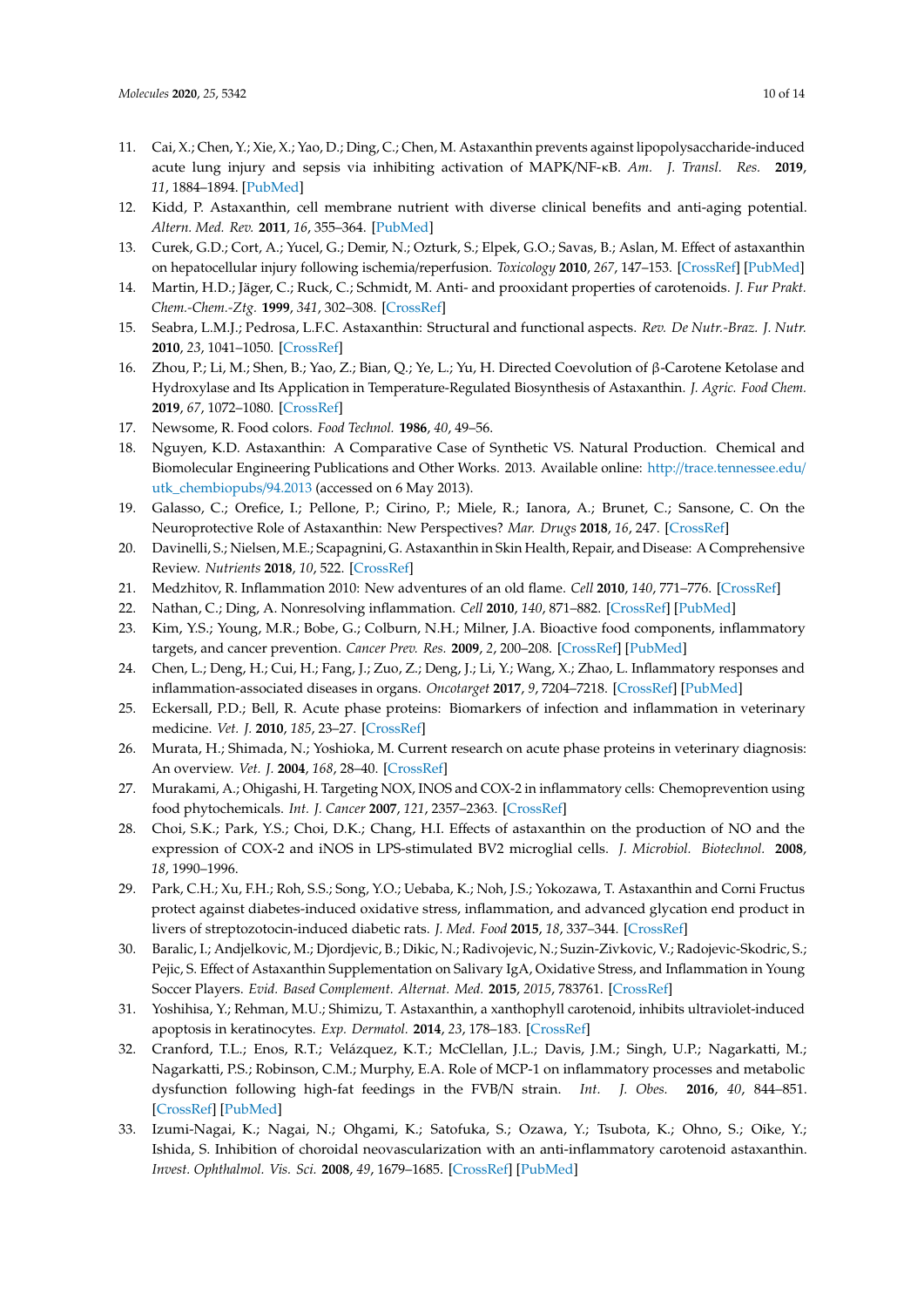- <span id="page-10-0"></span>34. Schoenborn, J.R.; Wilson, C.B. Regulation of interferon-gamma during innate and adaptive immune responses. *Adv. Immunol.* **2007**, *96*, 41–101. [\[PubMed\]](http://www.ncbi.nlm.nih.gov/pubmed/17981204)
- <span id="page-10-1"></span>35. Castro, F.; Cardoso, A.P.; Gonçalves, R.M.; Serre, K.; Oliveira, M.J. Interferon-Gamma at the Crossroads of Tumor Immune Surveillance or Evasion. *Front. Immunol.* **2018**, *9*, 847. [\[CrossRef\]](http://dx.doi.org/10.3389/fimmu.2018.00847)
- <span id="page-10-2"></span>36. Hwang, Y.H.; Hong, S.G.; Mun, S.K.; Kim, S.J.; Lee, S.J.; Kim, J.J.; Kang, K.Y.; Yee, S.T. The Protective Effects of Astaxanthin on the OVA-Induced Asthma Mice Model. *Molecules* **2017**, *22*, 2019. [\[CrossRef\]](http://dx.doi.org/10.3390/molecules22112019)
- <span id="page-10-3"></span>37. Kochi, T.; Shimizu, M.; Sumi, T.; Kubota, M.; Shirakami, Y.; Tanaka, T.; Moriwaki, H. Inhibitory effects of astaxanthin on azoxymethane-induced colonic preneoplastic lesions in C57/BL/KsJ-db/db mice. *BMC Gastroenterol.* **2014**, *14*, 212. [\[CrossRef\]](http://dx.doi.org/10.1186/s12876-014-0212-z)
- <span id="page-10-4"></span>38. Yoshihisa, Y.; Andoh, T.; Matsunaga, K.; Rehman, M.U.; Maoka, T.; Shimizu, T. Efficacy of Astaxanthin for the Treatment of Atopic Dermatitis in a Murine Model. *PLoS ONE* **2016**, *11*, e0152288. [\[CrossRef\]](http://dx.doi.org/10.1371/journal.pone.0152288)
- <span id="page-10-5"></span>39. Speranza, L.; Pesce,M.; Patruno, A.; Franceschelli, S.; De Lutiis,M.A.; Grilli, A.; Felaco,M.Astaxanthin treatment reduced oxidative induced pro-inflammatory cytokines secretion in U937: SHP-1 as a novel biological target. *Mar. Drugs* **2012**, *10*, 890–899. [\[CrossRef\]](http://dx.doi.org/10.3390/md10040890)
- <span id="page-10-6"></span>40. Suzuki, Y.; Ohgami, K.; Shiratori, K.; Jin, X.H.; Ilieva, I.; Koyama, Y.; Yazawa, K.; Yoshida, K.; Kase, S.; Ohno, S. Suppressive effects of astaxanthin against rat endotoxin-induced uveitis by inhibiting the NF-kappaB signaling pathway. *Exp. Eye Res.* **2006**, *82*, 275–281. [\[CrossRef\]](http://dx.doi.org/10.1016/j.exer.2005.06.023)
- <span id="page-10-7"></span>41. Li, J.; Wang, F.; Xia, Y.; Dai,W.; Chen, K.; Li, S.; Liu, T.; Zheng, Y.; Wang, J.; Lu,W.; et al. Astaxanthin Pretreatment Attenuates Hepatic Ischemia Reperfusion-Induced Apoptosis and Autophagy via the ROS/MAPK Pathway in Mice. *Mar. Drugs* **2015**, *13*, 3368–3387. [\[CrossRef\]](http://dx.doi.org/10.3390/md13063368)
- <span id="page-10-8"></span>42. Yang, X.; Guo, A.L.; Pang, Y.P.; Cheng, X.J.; Xu, T.; Li, X.R.; Liu, J.; Zhang, Y.Y.; Liu, Y. Astaxanthin Attenuates Environmental Tobacco Smoke-Induced Cognitive Deficits: A Critical Role of p38 MAPK. *Mar. Drugs* **2019**, *17*, 24. [\[CrossRef\]](http://dx.doi.org/10.3390/md17010024)
- <span id="page-10-9"></span>43. Vomund, S.; Schäfer, A.; Parnham, M.J.; Brüne, B.; Von Knethen, A. Nrf2, the Master Regulator of Anti-Oxidative Responses. *Int. J. Mol. Sci.* **2017**, *18*, 2772. [\[CrossRef\]](http://dx.doi.org/10.3390/ijms18122772) [\[PubMed\]](http://www.ncbi.nlm.nih.gov/pubmed/29261130)
- <span id="page-10-10"></span>44. Ahmed, S.M.; Luo, L.; Namani, A.; Wang, X.J.; Tang, X. Nrf2 signaling pathway: Pivotal roles in inflammation. *Biochim. Biophys. Acta Mol. Basis Dis.* **2017**, *1863*, 585–597. [\[CrossRef\]](http://dx.doi.org/10.1016/j.bbadis.2016.11.005) [\[PubMed\]](http://www.ncbi.nlm.nih.gov/pubmed/27825853)
- <span id="page-10-11"></span>45. Liu, G.; Shi, Y.; Peng, X.; Liu, H.; Peng, Y.; He, L. Astaxanthin attenuates adriamycin-induced focal segmental glomerulosclerosis. *Pharmacology* **2015**, *95*, 193–200. [\[CrossRef\]](http://dx.doi.org/10.1159/000381314) [\[PubMed\]](http://www.ncbi.nlm.nih.gov/pubmed/25924598)
- <span id="page-10-12"></span>46. Xu, L.; Zhu, J.; Yin, W.; Ding, X. Astaxanthin improves cognitive deficits from oxidative stress, nitric oxide synthase and inflammation through upregulation of PI3K/Akt in diabetes rat. *Int. J. Clin. Exp. Pathol.* **2015**, *8*, 6083–6094.
- <span id="page-10-13"></span>47. Kowshik, J.; Baba, A.B.; Giri, H.; Deepak Reddy, G.; Dixit, M.; Nagini, S. Astaxanthin inhibits JAK/STAT-3 signaling to abrogate cell proliferation, invasion and angiogenesis in a hamster model of oral cancer. *PLoS ONE* **2014**, *9*, e109114. [\[CrossRef\]](http://dx.doi.org/10.1371/journal.pone.0109114)
- <span id="page-10-14"></span>48. Taksima, T.; Chonpathompikunlert, P.; Sroyraya, M.; Hutamekalin, P.; Limpawattana, M.; Klaypradit, W. Effects of Astaxanthin from Shrimp Shell on Oxidative Stress and Behavior in Animal Model of Alzheimer's Disease. *Mar. Drugs* **2019**, *17*, 628. [\[CrossRef\]](http://dx.doi.org/10.3390/md17110628)
- <span id="page-10-15"></span>49. Che, H.; Li, Q.; Zhang, T.; Wang, D.; Yang, L.; Xu, J.; Yanagita, T.; Xue, C.; Chang, Y.; Wang, Y. Effects of Astaxanthin and Docosahexaenoic-Acid-Acylated Astaxanthin on Alzheimer's Disease in APP/PS1 Double-Transgenic Mice. *J. Agric. Food Chem.* **2018**, *66*, 4948–4957. [\[CrossRef\]](http://dx.doi.org/10.1021/acs.jafc.8b00988)
- <span id="page-10-16"></span>50. Grimmig, B.; Daly, L.; Subbarayan, M.; Hudson, C.; Williamson, R.; Nash, K.; Bickford, P.C. Astaxanthin is neuroprotective in an aged mouse model of Parkinson's disease. *Oncotarget* **2017**, *9*, 10388–10401. [\[CrossRef\]](http://dx.doi.org/10.18632/oncotarget.23737)
- <span id="page-10-17"></span>51. Shen, D.F.; Qi, H.P.; Ma, C.; Chang, M.X.; Zhang, W.N.; Song, R.R. Astaxanthin suppresses endoplasmic reticulum stress and protects against neuron damage in Parkinson's disease by regulating miR-7/SNCA axis. *Neurosci. Res.* **2020**, in press. [\[CrossRef\]](http://dx.doi.org/10.1016/j.neures.2020.04.003)
- <span id="page-10-18"></span>52. Wang, C.C.; Shi, H.H.; Xu, J.; Yanagita, T.; Xue, C.H.; Zhang, T.T.; Wang, Y.M. Docosahexaenoic acid-acylated astaxanthin ester exhibits superior performance over non-esterified astaxanthin in preventing behavioral deficits coupled with apoptosis in MPTP-induced mice with Parkinson's disease. *Food Funct.* **2020**, *11*, 8038–8050. [\[CrossRef\]](http://dx.doi.org/10.1039/D0FO01176B) [\[PubMed\]](http://www.ncbi.nlm.nih.gov/pubmed/32845953)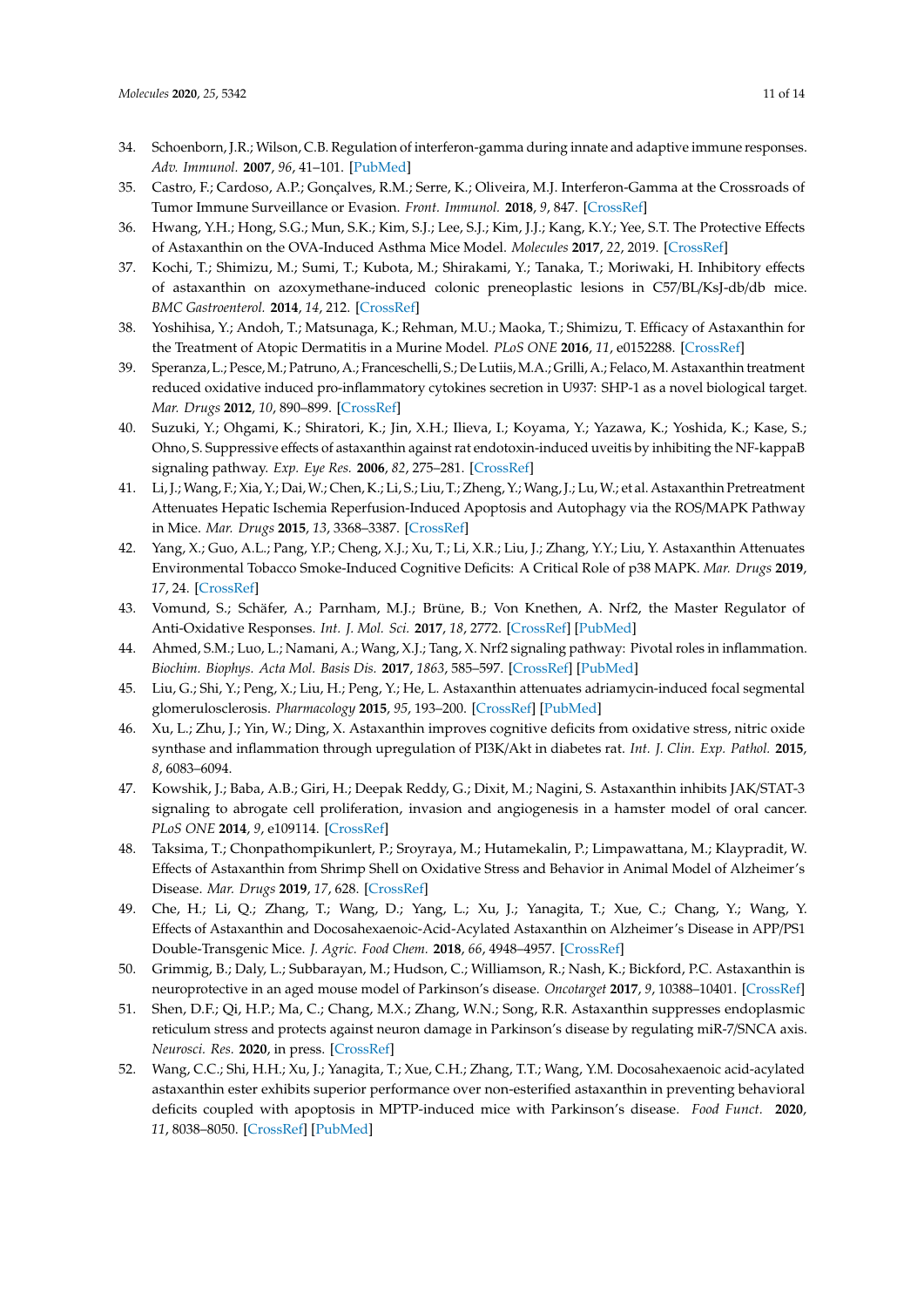- <span id="page-11-0"></span>53. Xue, Y.; Qu, Z.; Fu, J.; Zhen, J.; Wang, W.; Cai, Y.; Wang, W. The protective effect of astaxanthin on learning and memory deficits and oxidative stress in a mouse model of repeated cerebral ischemia/reperfusion. *Brain Res. Bull.* **2017**, *131*, 221–228. [\[CrossRef\]](http://dx.doi.org/10.1016/j.brainresbull.2017.04.019) [\[PubMed\]](http://www.ncbi.nlm.nih.gov/pubmed/28479214)
- <span id="page-11-1"></span>54. Pan, L.; Zhou, Y.; Li, X.F.; Wan, Q.J.; Yu, L.H. Preventive treatment of astaxanthin provides neuroprotection through suppression of reactive oxygen species and activation of antioxidant defense pathway after stroke in rats. *Brain Res. Bull.* **2017**, *130*, 211–220. [\[CrossRef\]](http://dx.doi.org/10.1016/j.brainresbull.2017.01.024) [\[PubMed\]](http://www.ncbi.nlm.nih.gov/pubmed/28161193)
- <span id="page-11-2"></span>55. Wang, Y.L.; Zhu, X.L.; Sun, M.H.; Dang, Y.K. Effects of astaxanthin on axonal regeneration via cAMP/PKA signaling pathway in mice with focal cerebral infarction. *Eur. Rev. Med. Pharmacol. Sci.* **2019**, *23*, 135–143.
- <span id="page-11-3"></span>56. Nai, Y.; Liu, H.; Bi, X.; Gao, H.; Ren, C. Protective effect of astaxanthin on acute cerebral infarction in rats. *Hum. Exp. Toxicol.* **2018**, *37*, 929–936. [\[CrossRef\]](http://dx.doi.org/10.1177/0960327117745693)
- <span id="page-11-4"></span>57. Cakir, E.; Cakir, U.; Tayman, C.; Turkmenoglu, T.T.; Gonel, A.; Turan, I.O. Favorable Effects of Astaxanthin on Brain Damage due to Ischemia- Reperfusion Injury. *Comb. Chem. High Throughput Screen.* **2020**, *23*, 214–224. [\[CrossRef\]](http://dx.doi.org/10.2174/1386207323666200219121600)
- <span id="page-11-5"></span>58. Zhang, J.; Ding, C.; Zhang, S.; Xu, Y. Neuroprotective effects of astaxanthin against oxygen and glucose deprivation damage via the PI3K/Akt/GSK3β/Nrf2 signaling pathway in vitro. *J. Cell Mol. Med.* **2020**, *24*, 8977–8985. [\[CrossRef\]](http://dx.doi.org/10.1111/jcmm.15531)
- <span id="page-11-6"></span>59. Finnerup, N.B.; Haroutounian, S.; Kamerman, P.; Baron, R.; Bennett, D.L.; Bouhassira, D.; Cruccu, G.; Freeman, R.; Hansson, P.; Nurmikko, T.; et al. Neuropathic pain: An updated grading system for research and clinical practice. *Pain* **2016**, *157*, 1599–1606. [\[CrossRef\]](http://dx.doi.org/10.1097/j.pain.0000000000000492)
- <span id="page-11-7"></span>60. Kuedo, Z.; Sangsuriyawong, A.; Klaypradit, W.; Tipmanee, V.; Chonpathompikunlert, P. Effects of Astaxanthin from *Litopenaeus Vannamei* on Carrageenan-Induced Edema and Pain Behavior in Mice. *Molecules* **2016**, *21*, 382. [\[CrossRef\]](http://dx.doi.org/10.3390/molecules21030382)
- <span id="page-11-8"></span>61. Sharma, K.; Sharma, D.; Sharma, M.; Sharma, N.; Bidve, P.; Prajapati, N.; Kalia, K.; Tiwari, V. Astaxanthin ameliorates behavioral and biochemical alterations in in-vitro and in-vivo model of neuropathic pain. *Neurosci. Lett.* **2018**, *674*, 162–170. [\[CrossRef\]](http://dx.doi.org/10.1016/j.neulet.2018.03.030)
- <span id="page-11-9"></span>62. Jiang, X.; Yan, Q.; Liu, F.; Jing, C.; Ding, L.; Zhang, L.; Pang, C. Chronic trans-astaxanthin treatment exerts antihyperalgesic effect and corrects co-morbid depressive like behaviors in mice with chronic pain. *Neurosci. Lett.* **2018**, *662*, 36–43. [\[CrossRef\]](http://dx.doi.org/10.1016/j.neulet.2017.09.064)
- <span id="page-11-10"></span>63. Fakhri, S.; Dargahi, L.; Abbaszadeh, F.; Jorjani, M. Astaxanthin attenuates neuroinflammation contributed to the neuropathic pain and motor dysfunction following compression spinal cord injury. *Brain Res. Bull.* **2018**, *143*, 217–224. [\[CrossRef\]](http://dx.doi.org/10.1016/j.brainresbull.2018.09.011)
- <span id="page-11-11"></span>64. Fakhri, S.; Dargahi, L.; Abbaszadeh, F.; Jorjani, M. Effects of astaxanthin on sensory-motor function in a compression model of spinal cord injury: Involvement of ERK and AKT signaling pathway. *Eur. J. Pain.* **2019**, *23*, 750–764. [\[CrossRef\]](http://dx.doi.org/10.1002/ejp.1342) [\[PubMed\]](http://www.ncbi.nlm.nih.gov/pubmed/30427581)
- <span id="page-11-12"></span>65. Newsholme, P.; Cruzat, V.F.; Keane, K.N.; Carlessi, R.; De Bittencourt, P.I., Jr. Molecular mechanisms of ROS production and oxidative stress in diabetes. *Biochem. J.* **2016**, *473*, 4527–4550. [\[CrossRef\]](http://dx.doi.org/10.1042/BCJ20160503C) [\[PubMed\]](http://www.ncbi.nlm.nih.gov/pubmed/27941030)
- <span id="page-11-13"></span>66. Landon, R.; Gueguen, V.; Petite, H.; Letourneur, D.; Pavon-Djavid, G.; Anagnostou, F. Impact of Astaxanthin on Diabetes Pathogenesis and Chronic Complications. *Mar. Drugs* **2020**, *18*, 357. [\[CrossRef\]](http://dx.doi.org/10.3390/md18070357) [\[PubMed\]](http://www.ncbi.nlm.nih.gov/pubmed/32660119)
- <span id="page-11-14"></span>67. Yasui, Y.; Hosokawa, M.; Mikami, N.; Miyashita, K.; Tanaka, T. Dietary astaxanthin inhibits colitis and colitis-associated colon carcinogenesis in mice via modulation of the inflammatory cytokines. *Chem. Biol. Interact.* **2011**, *193*, 79–87. [\[CrossRef\]](http://dx.doi.org/10.1016/j.cbi.2011.05.006)
- <span id="page-11-15"></span>68. Sakai, S.; Nishida, A.; Ohno, M.; Inatomi, O.; Bamba, S.; Sugimoto, M.; Kawahara, M.; Andoh, A. Astaxanthin, a xanthophyll carotenoid, prevents development of dextran sulphate sodium-induced murine colitis. *J. Clin. Biochem. Nutr.* **2019**, *64*, 66–72. [\[CrossRef\]](http://dx.doi.org/10.3164/jcbn.18-47)
- <span id="page-11-16"></span>69. Qiu, X.; Fu, K.; Zhao, X.; Zhang, Y.; Yuan, Y.; Zhang, S.; Gu, X.; Guo, H. Protective effects of astaxanthin against ischemia/reperfusion induced renal injury in mice. *J. Transl. Med.* **2015**, *13*, 28. [\[CrossRef\]](http://dx.doi.org/10.1186/s12967-015-0388-1)
- <span id="page-11-17"></span>70. Gao, D.; Wang, H.; Xu, Y.; Zheng, D.; Zhang, Q.; Li, W. Protective effect of astaxanthin against contrast-induced acute kidney injury via SIRT1-p53 pathway in rats. *Int. Urol. Nephrol.* **2019**, *51*, 351–358. [\[CrossRef\]](http://dx.doi.org/10.1007/s11255-018-2027-2)
- <span id="page-11-18"></span>71. Liu, N.; Chen, J.; Gao, D.; Li, W.; Zheng, D. Astaxanthin attenuates contrast agent-induced acute kidney injury in vitro and in vivo via the regulation of SIRT1/FOXO3a expression. *Int. Urol. Nephrol.* **2018**, *50*, 1171–1180. [\[CrossRef\]](http://dx.doi.org/10.1007/s11255-018-1788-y)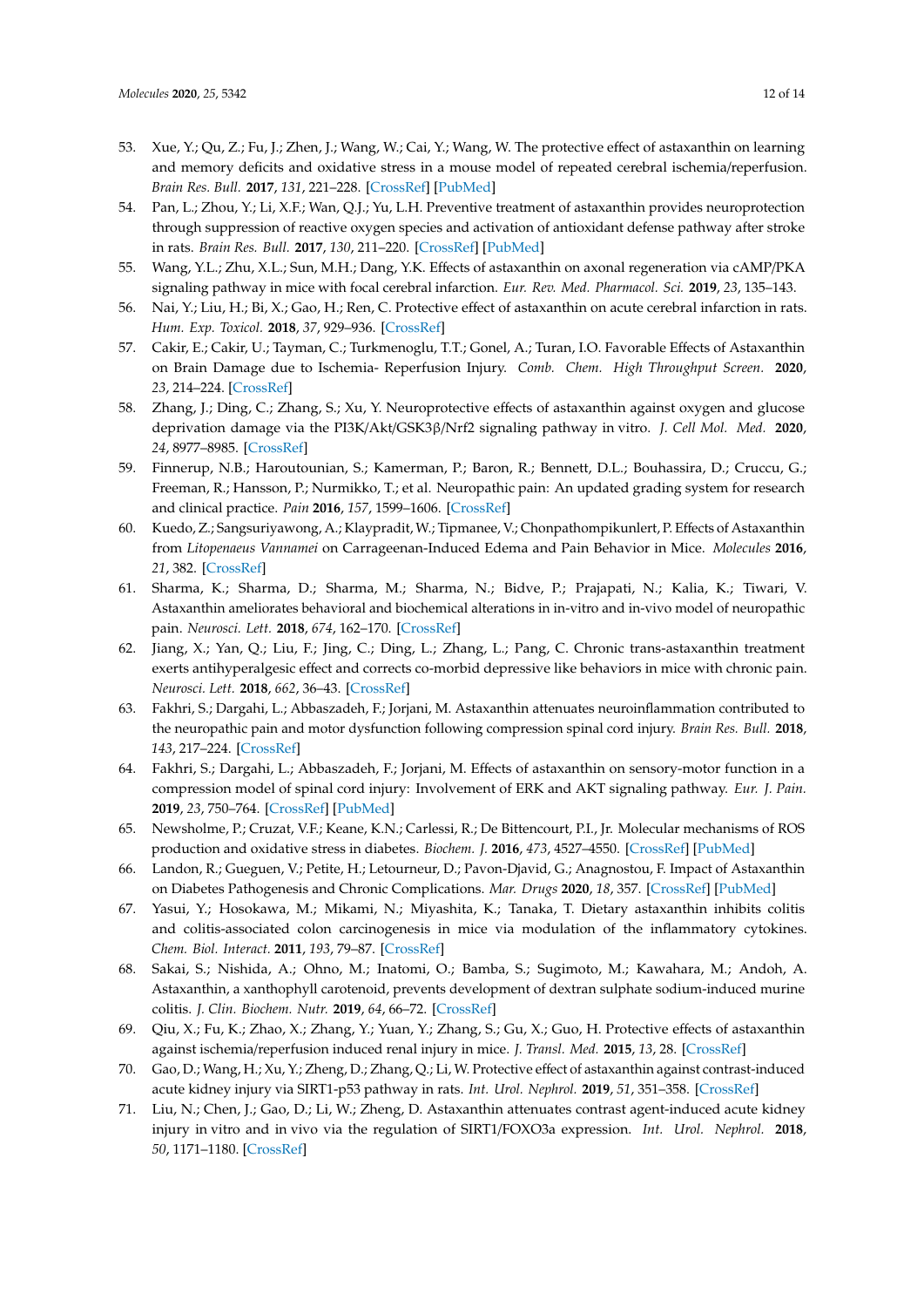- <span id="page-12-0"></span>72. Li, S.; Takahara, T.; Fujino, M.; Fukuhara, Y.; Sugiyama, T.; Li, X.K.; Takahara, S. Astaxanthin prevents ischemia-reperfusion injury of the steatotic liver in mice. *PLoS ONE* **2017**, *12*, e0187810. [\[CrossRef\]](http://dx.doi.org/10.1371/journal.pone.0187810) [\[PubMed\]](http://www.ncbi.nlm.nih.gov/pubmed/29121675)
- <span id="page-12-1"></span>73. Li, J.; Xia, Y.; Liu, T.; Wang, J.; Dai, W.; Wang, F.; Zheng, Y.; Chen, K.; Li, S.; Abudumijiti, H.; et al. Protective effects of astaxanthin on ConA-induced autoimmune hepatitis by the JNK/p-JNK pathway-mediated inhibition of autophagy and apoptosis. *PLoS ONE* **2015**, *10*, e0120440. [\[CrossRef\]](http://dx.doi.org/10.1371/journal.pone.0120440) [\[PubMed\]](http://www.ncbi.nlm.nih.gov/pubmed/25761053)
- <span id="page-12-2"></span>74. Li, H.; Li, J.; Hou, C.; Li, J.; Peng, H.; Wang, Q. The effect of astaxanthin on inflammation in hyperosmolarity of experimental dry eye model in vitro and in vivo. *Exp. Eye Res.* **2020**, *197*, 108113. [\[CrossRef\]](http://dx.doi.org/10.1016/j.exer.2020.108113) [\[PubMed\]](http://www.ncbi.nlm.nih.gov/pubmed/32531188)
- <span id="page-12-3"></span>75. Shimokawa, T.; Fukuta, T.; Inagi, T.; Kogure, K. Protective effect of high-affinity liposomes encapsulating astaxanthin against corneal disorder in the in vivo rat dry eye disease model. *J. Clin. Biochem. Nutr.* **2020**, *66*, 224–232. [\[CrossRef\]](http://dx.doi.org/10.3164/jcbn.19-102)
- <span id="page-12-4"></span>76. Park, J.H.; Yeo, I.J.; Han, J.H.; Suh, J.W.; Lee, H.P.; Hong, J.T. Anti-inflammatory effect of astaxanthin in phthalic anhydride-induced atopic dermatitis animal model. *Exp. Dermatol.* **2018**, *27*, 378–385. [\[CrossRef\]](http://dx.doi.org/10.1111/exd.13437)
- <span id="page-12-5"></span>77. Polk, D.B.; Peek, R.M., Jr. *Helicobacter pylori*: Gastric cancer and beyond. *Nat. Rev. Cancer* **2010**, *10*, 403–414. [\[CrossRef\]](http://dx.doi.org/10.1038/nrc2857)
- <span id="page-12-6"></span>78. Davinelli, S.; Melvang, H.M.; Andersen, L.P.; Scapagnini, G.; Nielsen, M.E. Astaxanthin from Shrimp Cephalothorax Stimulates the Immune Response by Enhancing IFN-γ, IL-10, and IL-2 Secretion in Splenocytes of Helicobacter Pylori-Infected Mice. *Mar. Drugs* **2019**, *17*, 382. [\[CrossRef\]](http://dx.doi.org/10.3390/md17070382)
- <span id="page-12-7"></span>79. Wang, X.; Willén, R.; Wadström, T. Astaxanthin-rich algal meal and vitamin C inhibit *Helicobacter pylori* infection in BALB/cA mice. *Antimicrob. Agents Chemother.* **2000**, *44*, 2452–2457. [\[CrossRef\]](http://dx.doi.org/10.1128/AAC.44.9.2452-2457.2000)
- <span id="page-12-11"></span>80. Bennedsen, M.; Wang, X.; Willén, R.; Wadström, T.; Andersen, L.P. Treatment of H. pylori infected mice with antioxidant astaxanthin reduces gastric inflammation, bacterial load and modulates cytokine release by splenocytes. *Immunol. Lett.* **1999**, *70*, 185–189. [\[CrossRef\]](http://dx.doi.org/10.1016/S0165-2478(99)00145-5)
- <span id="page-12-8"></span>81. Liu, B.H.; Lee, Y.K. Effect of total secondary carotenoids extracts from Chlorococcum sp on Helicobacter pylori-infected BALB/c mice. *Int. Immunopharmacol.* **2003**, *3*, 979–986. [\[CrossRef\]](http://dx.doi.org/10.1016/S1567-5769(03)00096-1)
- <span id="page-12-9"></span>82. Kim, S.H.; Lim, J.W.; Kim, H. Astaxanthin Inhibits Mitochondrial Dysfunction and Interleukin-8 Expression in *Helicobacter pylori*-Infected Gastric Epithelial Cells. *Nutrients* **2018**, *10*, 1320. [\[CrossRef\]](http://dx.doi.org/10.3390/nu10091320) [\[PubMed\]](http://www.ncbi.nlm.nih.gov/pubmed/30231525)
- <span id="page-12-10"></span>83. Andersen, L.P.; Holck, S.; Kupcinskas, L.; Kiudelis, G.; Jonaitis, L.; Janciauskas, D.; Permin, H.; Wadström, T. Gastric inflammatory markers and interleukins in patients with functional dyspepsia treated with astaxanthin. *FEMS Immunol. Med. Microbiol.* **2007**, *50*, 244–248. [\[CrossRef\]](http://dx.doi.org/10.1111/j.1574-695X.2007.00257.x) [\[PubMed\]](http://www.ncbi.nlm.nih.gov/pubmed/17521392)
- <span id="page-12-12"></span>84. Fakhri, S.; Abbaszadeh, F.; Dargahi, L.; Jorjani, M. Astaxanthin: A mechanistic review on its biological activities and health benefits. *Pharmacol. Res.* **2018**, *136*, 1–20. [\[CrossRef\]](http://dx.doi.org/10.1016/j.phrs.2018.08.012) [\[PubMed\]](http://www.ncbi.nlm.nih.gov/pubmed/30121358)
- <span id="page-12-13"></span>85. Dhinaut, J.; Balourdet, A.; Teixeira, M.; Chogne, M.; Moret, Y. A dietary carotenoid reduces immunopathology and enhances longevity through an immune depressive effect in an insect model. *Sci. Rep.* **2017**, *7*, 12429. [\[CrossRef\]](http://dx.doi.org/10.1038/s41598-017-12769-7) [\[PubMed\]](http://www.ncbi.nlm.nih.gov/pubmed/28963510)
- <span id="page-12-14"></span>86. Jagruthi, C.; Yogeshwari, G.; Anbazahan, S.M.; Mari, L.S.; Arockiaraj, J.; Mariappan, P.; Sudhakar, G.R.; Balasundaram, C.; Harikrishnan, R. Effect of dietary astaxanthin against Aeromonas hydrophila infection in common carp, *Cyprinus carpio*. *Fish Shellfish Immunol.* **2014**, *41*, 674–680. [\[CrossRef\]](http://dx.doi.org/10.1016/j.fsi.2014.10.010)
- <span id="page-12-15"></span>87. Nakamura, M.; Saito, H.; Ikeda, M.; Hokari, R.; Kato, N.; Hibi, T.; Miura, S. An antioxidant resveratrol significantly enhanced replication of hepatitis C virus. *World J. Gastroenterol.* **2010**, *16*, 184–192. [\[CrossRef\]](http://dx.doi.org/10.3748/wjg.v16.i2.184)
- <span id="page-12-16"></span>88. Donà, G.; Andrisani, A.; Tibaldi, E.; Brunati, A.M.; Sabbadin, C.; Armanini, D.; Ambrosini, G.; Ragazzi, E.; Bordin, L. Astaxanthin Prevents Human Papillomavirus L1 Protein Binding in Human Sperm Membranes. *Mar. Drugs* **2018**, *16*, 427. [\[CrossRef\]](http://dx.doi.org/10.3390/md16110427)
- <span id="page-12-17"></span>89. Wang, H.; Dai, A.; Liu, F.; Guan, Y. Effects of dietary astaxanthin on the immune response, resistance to white spot syndrome virus and transcription of antioxidant enzyme genes in Pacific white shrimp *Litopenaeus vannamei*. *Iran. J. Fish. Sci.* **2015**, *14*, 699–718.
- <span id="page-12-18"></span>90. Nasi, A.; McArdle, S.; Gaudernack, G.; Westman, G.; Melief, C.; Rockberg, J.; Arens, R.; Kouretas, D.; Sjölin, J.; Mangsbo, S. Reactive oxygen species as an initiator of toxic innate immune responses in retort to SARS-CoV-2 in an ageing population, consider N-acetylcysteine as early therapeutic intervention. *Toxicol. Rep.* **2020**, *7*, 768–771. [\[CrossRef\]](http://dx.doi.org/10.1016/j.toxrep.2020.06.003)